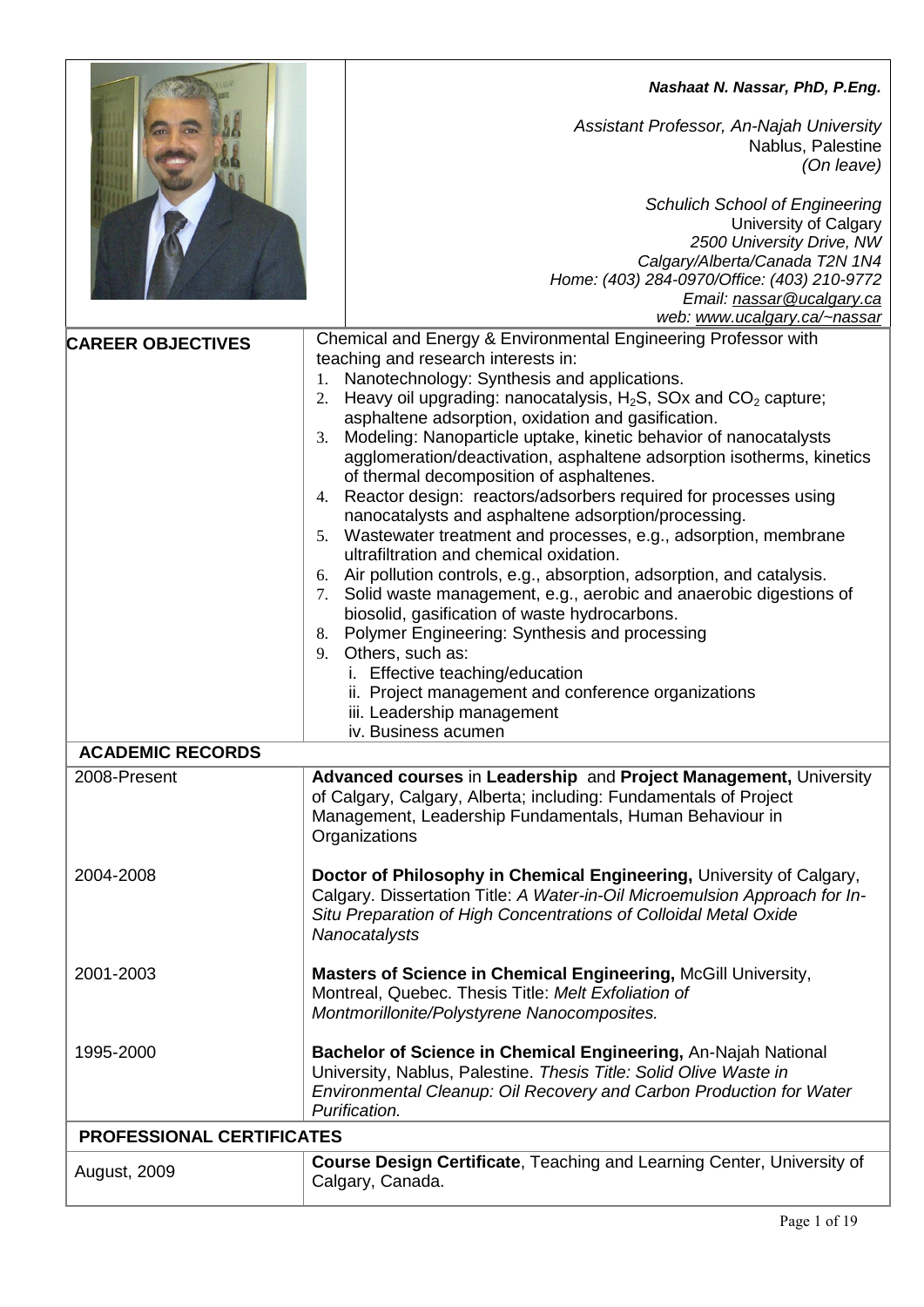| November, 2007                      |                                                                                                                                                                                                       |  |  |  |  |
|-------------------------------------|-------------------------------------------------------------------------------------------------------------------------------------------------------------------------------------------------------|--|--|--|--|
|                                     | University Teaching Certificate (UTC), Teaching and Learning Center,<br>University of Calgary, Canada                                                                                                 |  |  |  |  |
| September-October, 2006             |                                                                                                                                                                                                       |  |  |  |  |
|                                     | Instructional Skills Certificate, Teaching and Learning Center, University<br>of Calgary, Canada                                                                                                      |  |  |  |  |
|                                     | DISTINGUISHED ACHIEVEMENT AWARDS AND SCHOLARSHIPS                                                                                                                                                     |  |  |  |  |
|                                     | 1. Natural Sciences and Engineering Research Council of Canada, NSERC IRDF Award 2009,                                                                                                                |  |  |  |  |
| declined.                           |                                                                                                                                                                                                       |  |  |  |  |
| student leadership, 2008.           | 2. Nominated by the Schulich School of Engineering for the President's Award for excellence in                                                                                                        |  |  |  |  |
| 3.                                  | NSERC Nano-Innovation Platform travel grant award to Trends in Nanotechnology conference                                                                                                              |  |  |  |  |
|                                     | (September 3 <sup>rd</sup> -7 <sup>th</sup> )/San Sebastian, Spain, May 2007                                                                                                                          |  |  |  |  |
|                                     | 4. Queen Elizabeth II Doctoral Scholarship, Open Graduate Competition Award, Faculty of<br>Graduate Studies, University of Calgary, AB, Canada May 1, 2007                                            |  |  |  |  |
|                                     | 5. Ursula & Herbert Zandmer Graduate Award, Faculty of Graduate Studies, University of Calgary,                                                                                                       |  |  |  |  |
| AB, Canada September 18, 2006       |                                                                                                                                                                                                       |  |  |  |  |
|                                     | 6. Schulich School of Engineering Travel Award, University of Calgary, June 2006 (to attend the                                                                                                       |  |  |  |  |
|                                     | 56 <sup>th</sup> Canadian Chemical Engineering Conference, Sherbrooke, October 15-18, 2006)                                                                                                           |  |  |  |  |
|                                     | 7. J.B. Hyne Graduate Scholarship Award, Open Graduate Competition Award, Faculty of<br>Graduate Studies, University of Calgary, AB, Canada April 17, 2006                                            |  |  |  |  |
| Fall, 2006                          | 8. Graduate Teaching Fellowships, Faculty of Graduate Studies, University of Calgary, AB, Canada,                                                                                                     |  |  |  |  |
| October 15-18, 2005)                | 9. Faculty of Graduate Studies, Graduate Travel Award University of Calgary, Calgary, Canada<br>November 14, 2005. (to attend the 55 <sup>th</sup> Canadian Chemical Engineering Conference, Toronto, |  |  |  |  |
| August 31 <sup>st</sup> , 2005      | 10. Best PhD Students Poster Award, Trends in Nanotechnology 2005 Conference; Oviedo, Spain,                                                                                                          |  |  |  |  |
| conference/Oviedo, Spain, June 2005 | 11. NSERC Nano-Innovation Platform travel grant award to Trends in Nanotechnology                                                                                                                     |  |  |  |  |
|                                     | 12. Best Presentation Award, Faculty of Engineering, University of Calgary, May 3 <sup>rd</sup> , 2005                                                                                                |  |  |  |  |
|                                     | 13. Tuition Fee Waiver Award for two Semesters, McGill University, Montreal, Canada 2001-2002                                                                                                         |  |  |  |  |
|                                     | 14. Best Graduation Project Award, An-Najah National University, Nablus, Palestine, June 2000                                                                                                         |  |  |  |  |
|                                     | 15. Dean's List of Honor for Six Semesters, An-Najah National University, Nablus, Palestine, 1995-                                                                                                    |  |  |  |  |
| 2000                                |                                                                                                                                                                                                       |  |  |  |  |
| <b>EDUCATIONAL ACTIVITIES</b>       |                                                                                                                                                                                                       |  |  |  |  |
|                                     |                                                                                                                                                                                                       |  |  |  |  |

## **University of Calgary, Calgary, Canada**

**Instruction** (2006-present)**:** 

Taught the following graduate courses:

| <b>Course</b>     | <b>Number</b> | <b>Description</b>                                    | <b>Term</b>     | <b>Type</b>                            | <b>Enrollment</b> | USRI*<br><b>Overall</b> | USRI*<br><b>Dept</b><br><b>Mean</b> |
|-------------------|---------------|-------------------------------------------------------|-----------------|----------------------------------------|-------------------|-------------------------|-------------------------------------|
| ENCH <sup>p</sup> | 607           | NATURAL GAS<br><b>PROCESSING</b><br><b>PRICIPLES</b>  | S <sub>12</sub> | <b>LEC 01</b><br>Course<br>Coordinator | 60                |                         |                                     |
| $ENCH^{\beta}$    | 609           | NATURAL GAS<br><b>PROCESSING</b><br><b>TECHNOLOGY</b> | S <sub>12</sub> | <b>LEC 01</b><br>Course<br>Coordinator | 60                |                         |                                     |
| ENCH <sup>β</sup> | 607           | NATURAL GAS<br><b>PROCESSING</b><br><b>PRICIPLES</b>  | F <sub>11</sub> | <b>LEC 01</b><br>Course<br>Coordinator | 30                | 5.86                    | 5.69                                |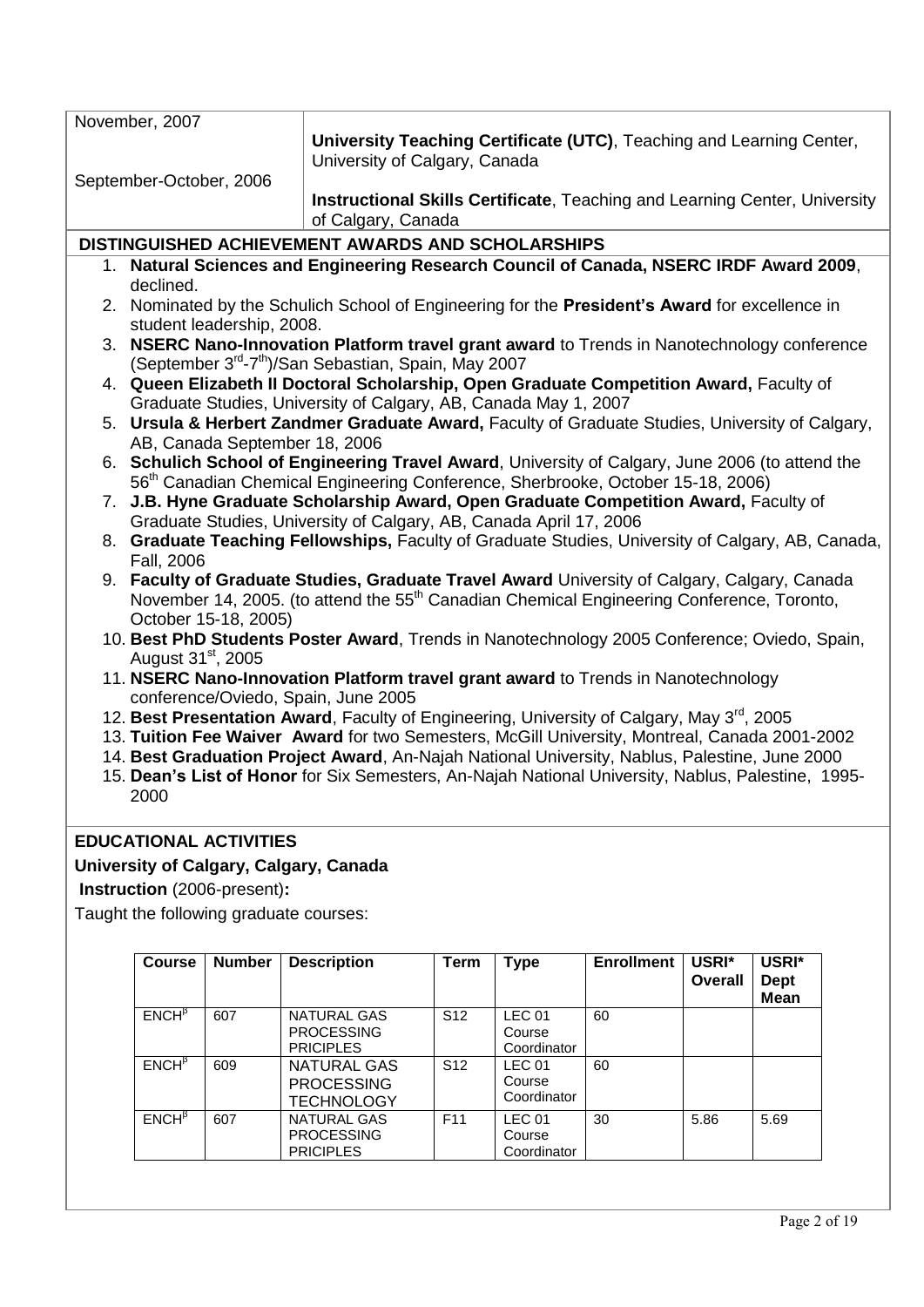| <b>Course</b>     | <b>Number</b> | <b>Description</b>                                                | <b>Term</b>             | <b>Type</b>                                                    | <b>Enrollment</b>                 | USRI*<br><b>Overall</b>                                                                  | USRI*<br><b>Dept</b><br><b>Mean</b> |
|-------------------|---------------|-------------------------------------------------------------------|-------------------------|----------------------------------------------------------------|-----------------------------------|------------------------------------------------------------------------------------------|-------------------------------------|
| ENCH <sup>β</sup> | 405           | <b>SEPARATION</b><br>PROCESSES I                                  | W12                     | <b>LEC 01</b><br>Course                                        | 120                               |                                                                                          |                                     |
|                   |               |                                                                   |                         | Coordinator                                                    |                                   |                                                                                          |                                     |
| $ENEE^{\gamma}$   | 505           | <b>EFFLUENT</b><br><b>TREATMENT</b><br><b>PROCESSES</b>           | F10                     | LEC <sub>01</sub><br>Course<br>Coordinator                     | 10                                | 6.3                                                                                      | 5.72                                |
| $ENGG^{\alpha}$   | 201           | <b>BEHAVIOR OF</b><br><b>LIQUIDS GASES &amp;</b><br><b>SOLIDS</b> | $\overline{\text{S11}}$ | <b>LEC 01</b><br>Course<br>Coordinator                         | 30                                | ä,                                                                                       | ÷,                                  |
| $ENGG^{\alpha}$   | 201           | <b>BEHAVIOR OF</b><br><b>LIQUIDS GASES &amp;</b><br><b>SOLIDS</b> | $\overline{\text{S11}}$ | <b>LAB 10</b><br>Course<br>Coordinator                         | 30                                | $\mathbf{r}$                                                                             | ä,                                  |
| $ENGG^{\alpha}$   | 201           | <b>BEHAVIOR OF</b><br><b>LIQUIDS GASES &amp;</b><br><b>SOLIDS</b> | S <sub>11</sub>         | <b>TUT10</b><br>Course<br>Coordinator                          | 30                                | $\overline{\phantom{a}}$                                                                 | ä,                                  |
| $ENGG^{\alpha}$   | 311           | <b>ENGINEERING</b><br><b>THERMODYNAMICS</b>                       | W11                     | LAB05<br>LAB06<br>LAB07<br>LAB08<br>LAB11<br>LAB <sub>12</sub> | 21<br>22<br>20<br>14<br>24<br>20  | $\blacksquare$<br>$\blacksquare$<br>$\overline{\phantom{a}}$<br>$\overline{\phantom{a}}$ | ä,                                  |
| $ENCH^{\beta}$    | 403           | <b>HEAT TRANSFER</b>                                              | F10                     | LAB01-08<br>Coordinator                                        | 130                               | $\blacksquare$                                                                           |                                     |
| $ENEE^{\gamma}$   | 505           | <b>EFFLUENT</b><br><b>TREATMENT</b><br><b>PROCESSES</b>           | F10                     | <b>LEC 01</b><br>Course<br>Coordinator                         | 10                                | 6.67                                                                                     | 5.37                                |
| $ENEE^{\gamma}$   | 505           | <b>EFFLUENT</b><br><b>TREATMENT</b><br><b>PROCESSES</b>           | F10                     | <b>TUT 01</b><br>Course<br>Coordinator                         | 10                                | ä,                                                                                       | ÷,                                  |
| $ENGG^{\alpha}$   | 201           | <b>BEHAVIOR OF</b><br><b>LIQUIDS GASES &amp;</b><br><b>SOLIDS</b> | $\overline{S10}$        | <b>LEC 01</b>                                                  | 30                                | 6.0                                                                                      | 5.1                                 |
| $ENGG^{\alpha}$   | 201           | <b>BEHAVIOR OF</b><br><b>LIQUIDS GASES &amp;</b><br><b>SOLIDS</b> | S <sub>10</sub>         | <b>LAB 10</b>                                                  | 30                                | 6.0                                                                                      | 5.1                                 |
| $ENGG^{\alpha}$   | 201           | <b>BEHAVIOR OF</b><br><b>LIQUIDS GASES &amp;</b><br><b>SOLIDS</b> | S <sub>10</sub>         | <b>TUT10</b>                                                   | 30                                | 6.0                                                                                      | 5.1                                 |
| $ENGG^{\alpha}$   | 311           | <b>ENGINEERING</b><br><b>THERMODYNAMICS</b>                       | W10                     | LAB05<br>LAB06<br>LAB07<br>LAB08                               | 28<br>26<br>30<br>29              | $\blacksquare$<br>$\overline{\phantom{a}}$<br>$\overline{\phantom{a}}$                   | $\blacksquare$                      |
| $ENGG^{\alpha}$   | 201           | <b>BEHAVIOR OF</b><br><b>LIQUIDS GASES &amp;</b><br><b>SOLIDS</b> | W10                     | LAB03<br>LAB04<br>LAB05<br>LAB06                               | $\overline{23}$<br>24<br>25<br>25 | $\overline{\phantom{a}}$<br>$\overline{\phantom{a}}$                                     | $\blacksquare$                      |
| $ENCH^{\beta}$    | 551           | <b>CHEMICAL</b><br><b>ENGINEERING</b><br>LABORATORY               | F <sub>09</sub>         | LAB05                                                          | 15                                | $\blacksquare$                                                                           | $\blacksquare$                      |
| $ENEE^{\gamma}$   | 505           | <b>EFFLUENT</b><br><b>TREATMENT</b><br><b>PROCESSES</b>           | F <sub>09</sub>         | <b>LEC 01</b><br>Course<br>Coordinator                         | 20                                | 4.7                                                                                      | 5.4                                 |
| $ENEE^{\gamma}$   | 505           | <b>EFFLUENT</b><br><b>TREATMENT</b><br><b>PROCESSES</b>           | F09                     | <b>TUT 01</b><br>Course<br>Coordinator                         | 20                                | 4.7                                                                                      | 5.4                                 |
| $ENGG^{\alpha}$   | 311           | <b>ENGINEERING</b><br><b>THERMODYNAMICS</b>                       | W09                     | LAB03<br>LAB04<br>LAB <sub>13</sub><br>LAB14                   | 28<br>26<br>30<br>29              | $\blacksquare$<br>$\overline{\phantom{a}}$<br>$\blacksquare$<br>$\overline{\phantom{a}}$ | $\blacksquare$                      |
| $ENPE^{\delta}$   | 551           | PETROLEUM                                                         | W09                     | LAB01                                                          | 12                                | $\omega$                                                                                 | $\blacksquare$                      |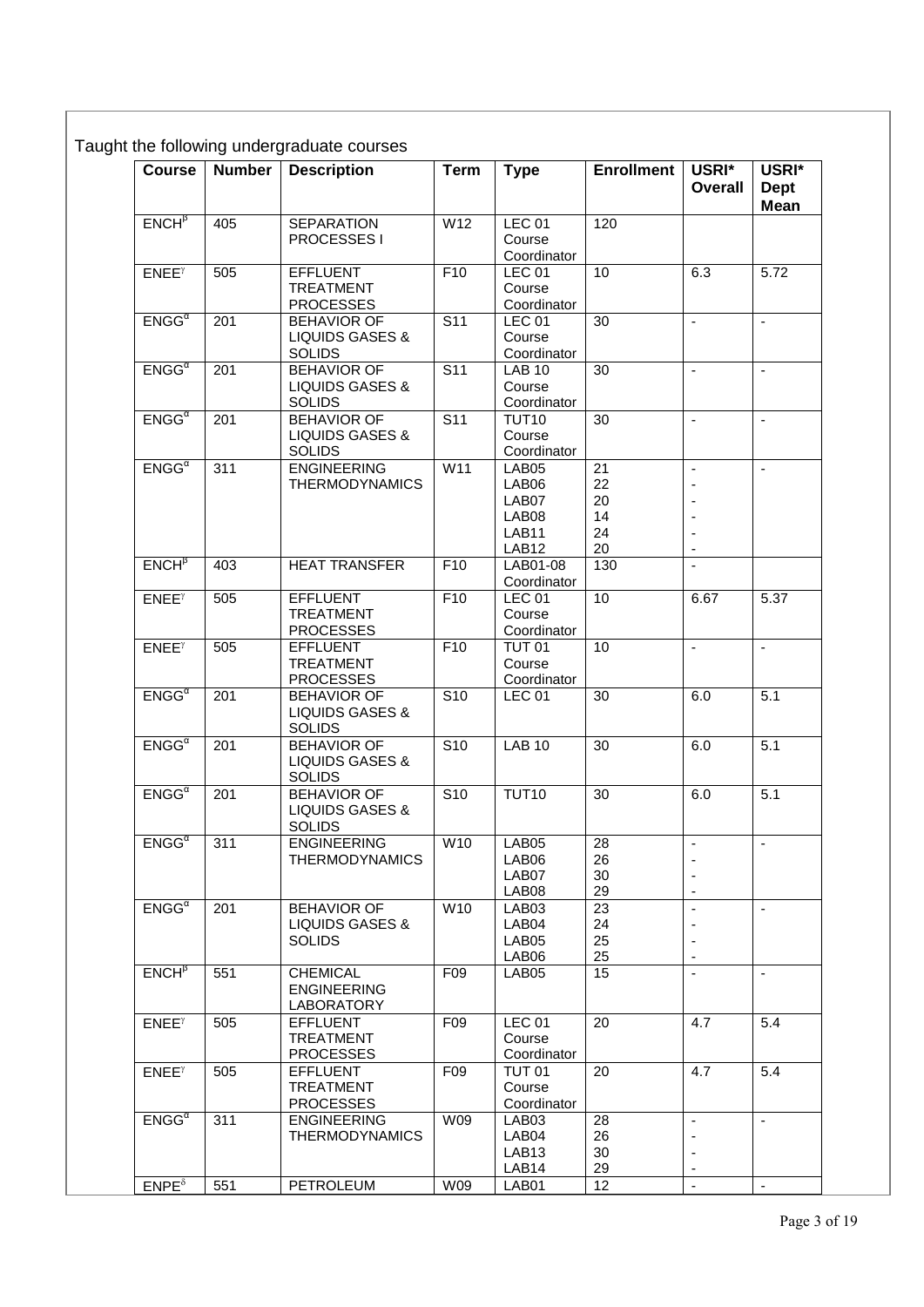|                 |                              |                  | <b>ENGINEERING</b><br>LABORATORY                                                                                                                                        |                                                                                                                                                |                                              |                                                                                                                                         |                |                |  |
|-----------------|------------------------------|------------------|-------------------------------------------------------------------------------------------------------------------------------------------------------------------------|------------------------------------------------------------------------------------------------------------------------------------------------|----------------------------------------------|-----------------------------------------------------------------------------------------------------------------------------------------|----------------|----------------|--|
|                 | $ENCH\beta$                  | 423              | <b>CHEMICAL</b><br><b>ENGINEERING</b>                                                                                                                                   | W09                                                                                                                                            | <b>TUT 01</b>                                | $80+$                                                                                                                                   | $\blacksquare$ | $\blacksquare$ |  |
|                 |                              |                  | <b>PROCESS</b><br>DEVELOPMENT                                                                                                                                           |                                                                                                                                                |                                              |                                                                                                                                         |                |                |  |
|                 | $ENPE^{\delta}$              | 423              | OIL & GAS<br><b>ENGINEERING</b><br><b>PROCESS</b><br>DEVELOPMENT                                                                                                        | W09                                                                                                                                            | <b>TUT 01</b>                                | $20+$                                                                                                                                   | $\blacksquare$ | $\blacksquare$ |  |
|                 | ENCH <sup>B</sup>            | $\overline{315}$ | <b>CHEMICAL</b><br><b>ENGINEERING</b><br><b>PROCESS</b><br><b>CALCULATIONS</b>                                                                                          | F08                                                                                                                                            | <b>TUT 01</b>                                | $70+$                                                                                                                                   | $\blacksquare$ | $\blacksquare$ |  |
|                 | ENCH <sup>p</sup>            | 551              | <b>CHEMICAL</b><br><b>ENGINEERING</b><br>LABORATORY                                                                                                                     | F08                                                                                                                                            | LAB05                                        | 15                                                                                                                                      | $\omega$       | $\blacksquare$ |  |
|                 | $ENEE^{\gamma}$              | 505              | <b>EFFLUENT</b><br><b>TREATMENT</b><br><b>PROCESSES</b>                                                                                                                 | F08                                                                                                                                            | <b>LEC 01</b><br>Course<br>Coordinator       | 10                                                                                                                                      | 6.6            | 5.4            |  |
|                 | $ENEE^{\gamma}$              | 505              | <b>EFFLUENT</b><br><b>TREATMENT</b><br><b>PROCESSES</b>                                                                                                                 | F08                                                                                                                                            | <b>TUT 01</b><br>Course<br>Coordinator       | 10                                                                                                                                      | 6.6            | 5.4            |  |
|                 | ENCH <sup>β</sup>            | 423              | <b>CHEMICAL</b><br><b>ENGINEERING</b><br><b>PROCESS</b><br>DEVELOPMENT                                                                                                  | <b>W08</b>                                                                                                                                     | <b>LEC 01</b>                                | $80+$                                                                                                                                   | $\mathbf{r}$   | L.             |  |
|                 | $ENPE^{\delta}$              | 423              | OIL & GAS<br><b>ENGINEERING</b><br><b>PROCESS</b><br>DEVELOPMENT                                                                                                        | W08                                                                                                                                            | LEC01                                        | $20+$                                                                                                                                   | $\sim$         | $\mathbf{r}$   |  |
|                 | $ENGG^{\alpha}$              | 311              | <b>ENGINEERING</b><br><b>THERMODYNAMICS</b>                                                                                                                             | <b>W08</b>                                                                                                                                     | LAB03<br>LAB04<br>LAB <sub>13</sub><br>LAB14 | 28<br>26<br>30<br>29                                                                                                                    | $\overline{a}$ | $\blacksquare$ |  |
|                 | $ENCH\beta$                  | 403              | <b>HEAT AND MASS</b><br><b>TRANSFER</b>                                                                                                                                 | F07                                                                                                                                            | LAB04<br>LAB05                               | $\overline{15}$<br>15                                                                                                                   |                | $\blacksquare$ |  |
|                 | $ENGG^{\alpha}$              | 311              | <b>ENGINEERING</b>                                                                                                                                                      | <b>W07</b>                                                                                                                                     | <b>LAB 01</b>                                | 30                                                                                                                                      | $\mathbf{r}$   | $\blacksquare$ |  |
|                 | $ENCH^{\beta}$               | 403              | <b>THERMODYNAMICS</b><br><b>HEAT AND MASS</b><br><b>TRANSFER</b>                                                                                                        | F07                                                                                                                                            | <b>LAB 02</b><br>LAB04<br>LAB05              | 28<br>15<br>15                                                                                                                          | $\sim$         | $\blacksquare$ |  |
|                 |                              |                  | *Universal Student Ratings of Instruction (USRI). Students evaluation: 7= excellent; 6= very good; 5= good; 4= satisfactory;<br>3= poor; 2= very poor; 1= unacceptable. |                                                                                                                                                |                                              |                                                                                                                                         |                |                |  |
|                 |                              |                  | $\alpha$ : General Engineering, $\beta$ : Chemical Engineering, <sup>7</sup> : Environmental Engineering, $\delta$ : Oil and Gas Engineering                            |                                                                                                                                                |                                              |                                                                                                                                         |                |                |  |
|                 | <b>An-Najah National</b>     |                  | Taught the following undergraduate courses:                                                                                                                             |                                                                                                                                                |                                              |                                                                                                                                         |                |                |  |
|                 | <b>University, Palestine</b> |                  | 1. Heat Transfer (ECH 4334)                                                                                                                                             |                                                                                                                                                |                                              |                                                                                                                                         |                |                |  |
| $(2003 - 2004)$ |                              |                  |                                                                                                                                                                         |                                                                                                                                                |                                              | Covered topics related to heat transfer, such as: steady-state and<br>unsteady-state conduction, principle of convection, relations for |                |                |  |
|                 |                              |                  |                                                                                                                                                                         |                                                                                                                                                |                                              | forced-convection, radiation, condensation and boiling, and heat                                                                        |                |                |  |
|                 |                              |                  | exchanger design.                                                                                                                                                       |                                                                                                                                                |                                              |                                                                                                                                         |                |                |  |
|                 |                              |                  |                                                                                                                                                                         |                                                                                                                                                |                                              | Supervised the laboratory work for this course                                                                                          |                |                |  |
|                 |                              |                  | 2. Fluid Mechanics (ECH 4333)                                                                                                                                           |                                                                                                                                                |                                              |                                                                                                                                         |                |                |  |
|                 |                              |                  |                                                                                                                                                                         |                                                                                                                                                |                                              | Covered the concepts of fluid mechanics, such as fluid statics,                                                                         |                |                |  |
|                 |                              |                  |                                                                                                                                                                         | Euler/Navier Stock/ Bernoulli equations, velocity field, differential<br>analysis of fluid flow, dimensional analysis, viscous flow, forces on |                                              |                                                                                                                                         |                |                |  |
|                 |                              |                  |                                                                                                                                                                         |                                                                                                                                                |                                              | immersed body, flow in porous media, piping system, pump design,                                                                        |                |                |  |
|                 |                              |                  | etc.                                                                                                                                                                    |                                                                                                                                                |                                              |                                                                                                                                         |                |                |  |
|                 |                              |                  |                                                                                                                                                                         |                                                                                                                                                |                                              | Supervised the laboratory work for this course                                                                                          |                |                |  |
|                 |                              |                  |                                                                                                                                                                         | 3. Numerical Analysis for Engineers (ECH 4203)<br>Covered topics related to methods for solving linear algebraic                               |                                              |                                                                                                                                         |                |                |  |
|                 |                              |                  | equations, non-linear algebraic equations, linear and nonlinear                                                                                                         |                                                                                                                                                |                                              |                                                                                                                                         |                |                |  |
|                 |                              |                  |                                                                                                                                                                         |                                                                                                                                                |                                              | ordinary differential equations (ODE), linear and nonlinear partial                                                                     |                |                |  |
|                 |                              |                  |                                                                                                                                                                         |                                                                                                                                                |                                              | differential equations (PDE). Classification of PDE's, stability,                                                                       |                |                |  |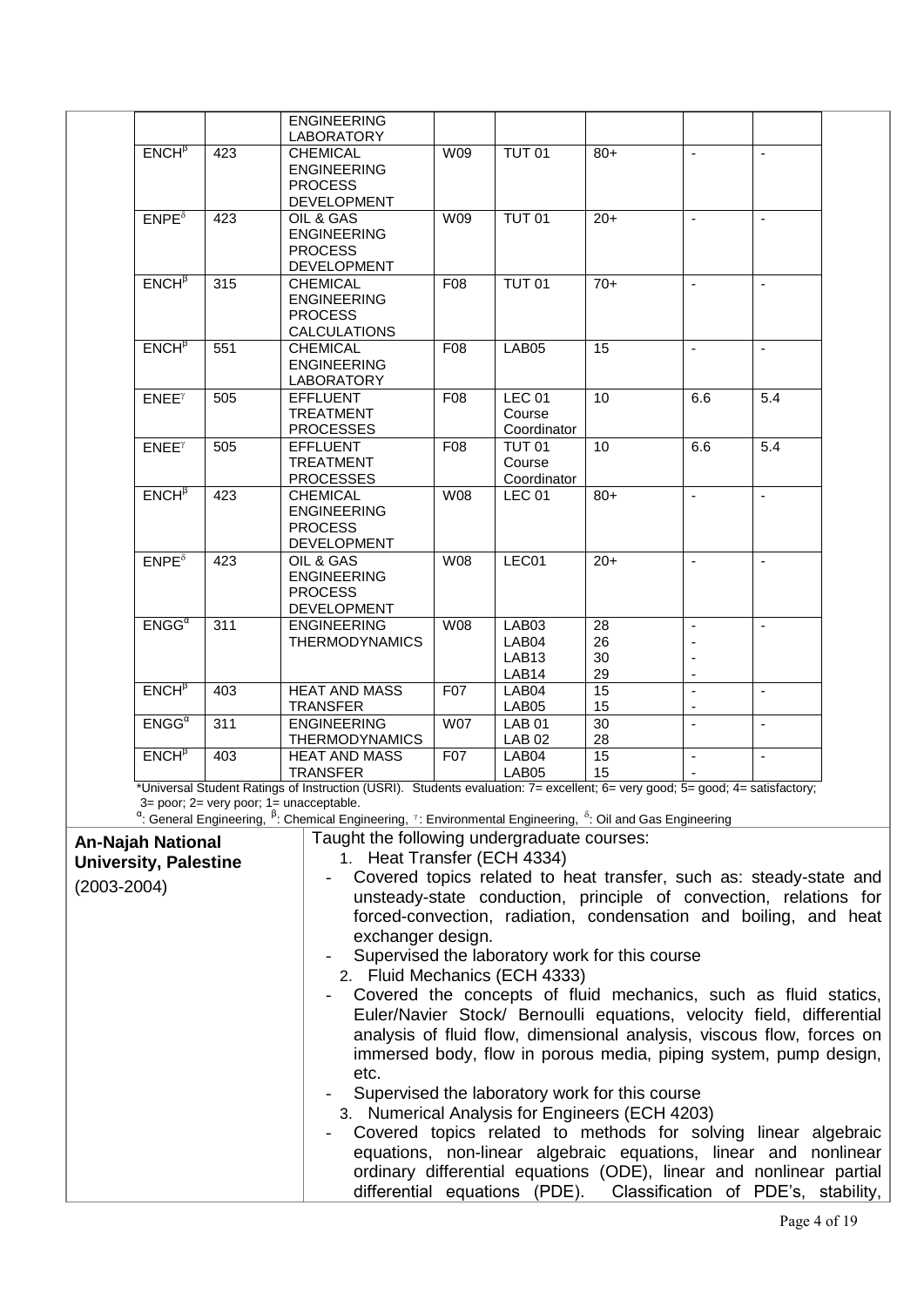| <b>McGill University,</b><br><b>Montreal, Canada</b><br>$(2001 - 2003)$<br><b>RESEARCH EXPERIENCE</b> | consistency and convergence. Interpolation and extrapolation, and<br>Optimization.<br>4. Engineering Economy (ECH 4443)<br>covered topics related to basic cost concepts, time value of money<br>and discounted cash flow calculations, comparing alternatives,<br>replacement analysis and life-cycle costing, etc.<br>5. Examined ten graduate students' final projects. Discussed and<br>evaluated the projects and the presentations.<br>Contributed towards teaching the following undergraduate courses:<br>1. Introduction to Chemical Engineering (CHEE 200). Offered tutorials,<br>evaluated students assignments and reports.<br>2. Fluid Mechanics (CHEE 314). Offered tutorials, helped explaining<br>the concepts for the students, guided them through their homework<br>load, supervised the laboratory work, and evaluated students<br>reports.<br>3. Polymer Engineering (CHEE 582). Guided students through their<br>homework load and evaluated their assignments.<br>4. Pulp and Paper Engineering (CHEE 438). Guided students through<br>their homework load and evaluated their assignments.                                                                                                                                                                                                                                                                                                                                                                                                                                                                                                                                                                                                                                                                                                                                                                                                                                                                                                  |
|-------------------------------------------------------------------------------------------------------|---------------------------------------------------------------------------------------------------------------------------------------------------------------------------------------------------------------------------------------------------------------------------------------------------------------------------------------------------------------------------------------------------------------------------------------------------------------------------------------------------------------------------------------------------------------------------------------------------------------------------------------------------------------------------------------------------------------------------------------------------------------------------------------------------------------------------------------------------------------------------------------------------------------------------------------------------------------------------------------------------------------------------------------------------------------------------------------------------------------------------------------------------------------------------------------------------------------------------------------------------------------------------------------------------------------------------------------------------------------------------------------------------------------------------------------------------------------------------------------------------------------------------------------------------------------------------------------------------------------------------------------------------------------------------------------------------------------------------------------------------------------------------------------------------------------------------------------------------------------------------------------------------------------------------------------------------------------------------------------------------------------------|
| <b>Alberta Ingenuity Centre</b>                                                                       | Staff Researcher: Catalysts for Bitumen Upgrading and Hydrogen                                                                                                                                                                                                                                                                                                                                                                                                                                                                                                                                                                                                                                                                                                                                                                                                                                                                                                                                                                                                                                                                                                                                                                                                                                                                                                                                                                                                                                                                                                                                                                                                                                                                                                                                                                                                                                                                                                                                                      |
| for In-Situ Energy,<br>Calgary, Canada                                                                | <b>Production Group</b>                                                                                                                                                                                                                                                                                                                                                                                                                                                                                                                                                                                                                                                                                                                                                                                                                                                                                                                                                                                                                                                                                                                                                                                                                                                                                                                                                                                                                                                                                                                                                                                                                                                                                                                                                                                                                                                                                                                                                                                             |
| November 2007 to<br>present                                                                           | Working on multi-million-dollar funded<br>projects,<br>ranging<br>from<br>$\bullet$<br>environmental remediation to energy production, to design and<br>configure process for hydrogen production and waste processing to<br>mitigate carbon emission. The main goal is to improve oil quality,<br>reduce gaseous emissions and improve water recyclability.<br>Designed and configured process for hydrogen production and waste<br>$\bullet$<br>processing to mitigate carbon emission. The process consists mainly of<br>the following reactors: column for de-asphaltene oil, catalytic steam<br>gasification reactor for synthetic gas production, dry reforming of<br>methane, and fixed bed reactor configuration for Fischer-Tropsch<br>Synthesis (FTS) of diesel fuels.<br>Designed and constructed a complex adsorption experimental setup at<br>SAGD conditions, which consists mainly of a packed-bed column<br>handling<br>and<br>metering equipment, and<br>reactor, gas<br>a<br>gas<br>chromatograph.<br>Designed and constructed a continuous-reactor for using the prepared<br>colloidal nanoparticles for heavy oil upgrading at SAGD conditions.<br>Developed an external mass transfer model to understand<br>the<br>adsorption kinetics of different thermally visbroken asphaltenes onto<br>iron oxide nanoparticles.<br>Developed a mathematical model to understand the reaction kinetics of<br>$\bullet$<br>the thermal decomposition of asphaltenes at isothermal and non-<br>isothermal conditions.<br>Studied and demonstrated the synthesis and application of metal/metal<br>oxide nanoadsorbents/nanocatalysts for reducing the environmental<br>footprints of oilsand industry.<br>Developed<br>novel<br>techniques<br>for<br>in-situ<br>of<br>preparation<br>$\bullet$<br>nanoadsorbents/nanocatalysts and applied the prepared nanoparticles<br>for $H_2S$ and $SO_2$ capture, heavy oil upgrading, wastewater treatment<br>and asphaltene adsorption and oxidation/gasification. |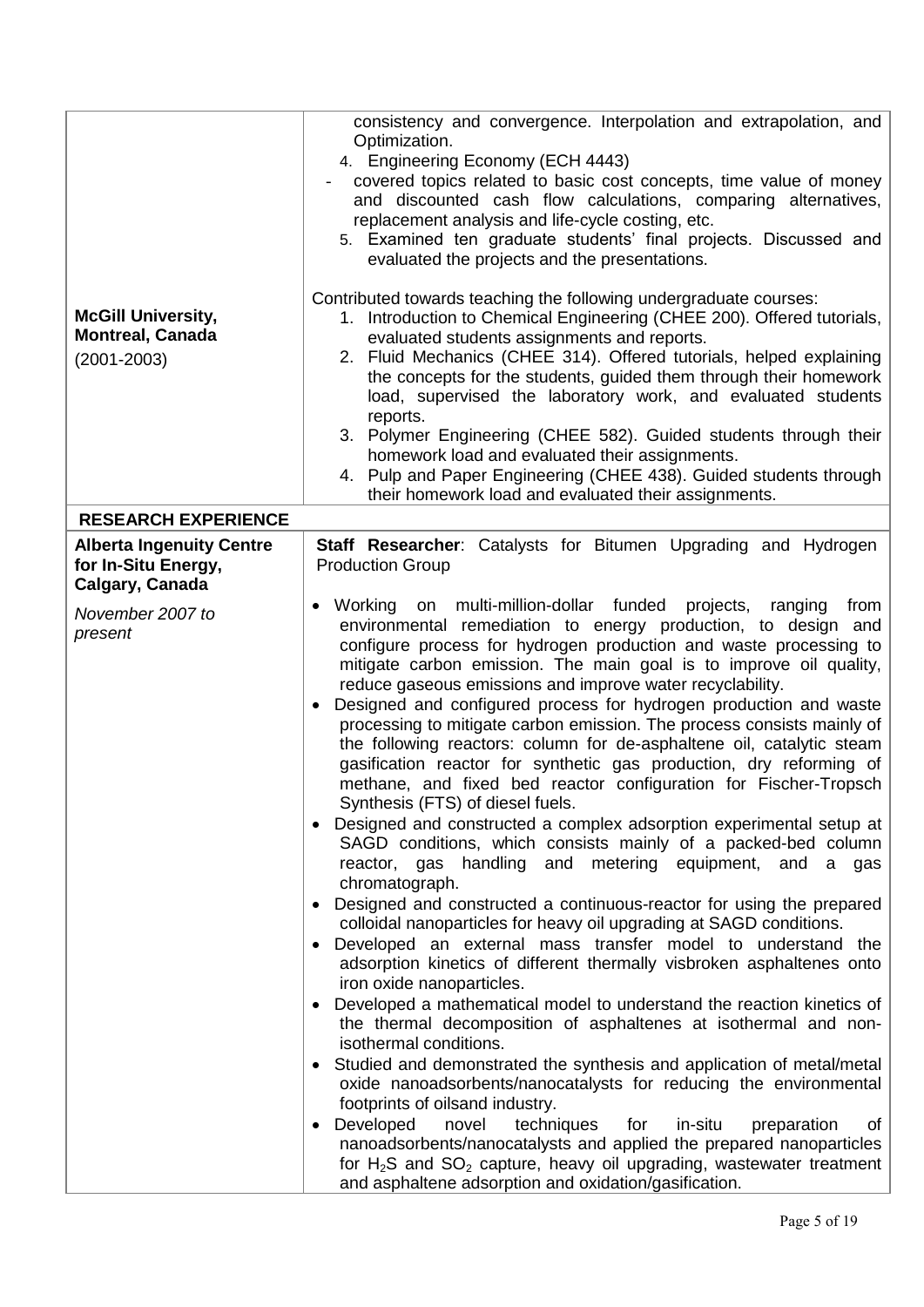|                                                                                                   | Developed fundamental adsorption/sorption/oxidation mechanisms for<br>$\bullet$<br>asphaltenes on nanoparticle surfaces and established the effects of<br>operating conditions on these mechanisms.<br>Initiated novel ideas for creating energy from waste hydrocarbons.<br>$\bullet$<br>Initiated a creative idea for asphaltenes removal from heavy oil matrix<br>by employing novel in-situ prepared nano-adsorbents, which reduced<br>the equilibrium time from days to less than 2 hours for more than 90%<br>removal efficiency.<br>Applied the <i>in-situ</i> prepared nano-sorbents for removal of $H_2S_{(q)}$ at<br>$\bullet$<br>simulated heavy oil reservoir condition, which resulted in 100%<br>removal efficiency with a cost-effective technique in addition to<br>decreasing the environmental impact of heavy oil upgrading.<br>Developed new technology for removal of heavy metals and organic<br>$\bullet$<br>contaminants from industrial wastewater using nano-adsorbents.<br>Accordingly, 95 to 100% removal efficiency was achieved in less than<br>2 hours in comparison of 2 to 7 days for classical techniques.<br>Negotiated agreements for state-of-the-art laboratory instruments and<br>$\bullet$<br>material supplies, which ensured high degree of quality and services<br>with cost savings.<br>• Prepared applications and proposals, which received grant of \$30,000<br>for research conference program.<br>Trained 10 new staff members who met high technical research<br>standards within 4 months.<br>Led a team of 12 people to plan an engineering research conference,<br>which resulted in largest event in 4 years. |
|---------------------------------------------------------------------------------------------------|---------------------------------------------------------------------------------------------------------------------------------------------------------------------------------------------------------------------------------------------------------------------------------------------------------------------------------------------------------------------------------------------------------------------------------------------------------------------------------------------------------------------------------------------------------------------------------------------------------------------------------------------------------------------------------------------------------------------------------------------------------------------------------------------------------------------------------------------------------------------------------------------------------------------------------------------------------------------------------------------------------------------------------------------------------------------------------------------------------------------------------------------------------------------------------------------------------------------------------------------------------------------------------------------------------------------------------------------------------------------------------------------------------------------------------------------------------------------------------------------------------------------------------------------------------------------------------------------------------------------------------------------------------------------|
| <b>Department of Chemical</b><br><b>Engineering, University</b>                                   | <b>Principal Investigator:</b><br>Carried out independent research pertaining to the application of                                                                                                                                                                                                                                                                                                                                                                                                                                                                                                                                                                                                                                                                                                                                                                                                                                                                                                                                                                                                                                                                                                                                                                                                                                                                                                                                                                                                                                                                                                                                                                 |
| of Calgary, Calgary,<br>Canada                                                                    | nanoparticles for industrial wastewater treatment; namely:<br>• Removal of heavy metals such as $Pb^{2+}$ , Ni <sup>2+</sup> , Cu <sup>2+</sup> , Co <sup>2+</sup> and Cd <sup>2+</sup>                                                                                                                                                                                                                                                                                                                                                                                                                                                                                                                                                                                                                                                                                                                                                                                                                                                                                                                                                                                                                                                                                                                                                                                                                                                                                                                                                                                                                                                                             |
| November 2007 to<br>present                                                                       | • Removal of organic contaminants such as naphthenic acid, acid red<br>27, dispersive red, and methylene blue from wastewater.                                                                                                                                                                                                                                                                                                                                                                                                                                                                                                                                                                                                                                                                                                                                                                                                                                                                                                                                                                                                                                                                                                                                                                                                                                                                                                                                                                                                                                                                                                                                      |
| <b>Department of Chemical</b><br><b>Engineering, University</b><br>of Calgary, Calgary,<br>Canada | <b>Research Assistant:</b><br>Preparation of Metal Oxide Nanoparticles by Using a Novel Microemulsion<br>for Environment and Energy Applications; the work aimed at:                                                                                                                                                                                                                                                                                                                                                                                                                                                                                                                                                                                                                                                                                                                                                                                                                                                                                                                                                                                                                                                                                                                                                                                                                                                                                                                                                                                                                                                                                                |
| Sept 2004 to Nov 2007                                                                             | Developed a novel and cost-effective technique for <i>in-situ</i> formation and<br>$\bullet$<br>stabilizing metal oxide nanocatalysts in light crude oil for environment<br>and energy applications.                                                                                                                                                                                                                                                                                                                                                                                                                                                                                                                                                                                                                                                                                                                                                                                                                                                                                                                                                                                                                                                                                                                                                                                                                                                                                                                                                                                                                                                                |
|                                                                                                   | Investigated the effect of oil conditions and operation variables on the<br>$\bullet$<br>maximum concentration and stability of <i>in-situ</i> formed nanocatalysts.                                                                                                                                                                                                                                                                                                                                                                                                                                                                                                                                                                                                                                                                                                                                                                                                                                                                                                                                                                                                                                                                                                                                                                                                                                                                                                                                                                                                                                                                                                |
|                                                                                                   | Developed a mathematical model which captures the effect of surfactant<br>concentration, water content and concentration of precursor salt on the<br>nanoparticle uptake.                                                                                                                                                                                                                                                                                                                                                                                                                                                                                                                                                                                                                                                                                                                                                                                                                                                                                                                                                                                                                                                                                                                                                                                                                                                                                                                                                                                                                                                                                           |
|                                                                                                   | Extended the developed technique to the formation of in-situ<br>ultradispersed catalysts in heavy crude oil. This resulted in 95%<br>removal of asphaltenes, 100% adsorption of $H_2S_{(q)}$ and enhanced<br>heavy oil upgrading.                                                                                                                                                                                                                                                                                                                                                                                                                                                                                                                                                                                                                                                                                                                                                                                                                                                                                                                                                                                                                                                                                                                                                                                                                                                                                                                                                                                                                                   |
|                                                                                                   | Designed and constructed a sophisticated adsorption experimental<br>setup, which consists mainly of continuous-reactor vessel, gas handling<br>and metering equipment, and a gas chromatograph.                                                                                                                                                                                                                                                                                                                                                                                                                                                                                                                                                                                                                                                                                                                                                                                                                                                                                                                                                                                                                                                                                                                                                                                                                                                                                                                                                                                                                                                                     |
|                                                                                                   | Used the prepared colloidal nanoparticles for heavy oil upgrading and<br>$\bullet$<br>wastewater treatment                                                                                                                                                                                                                                                                                                                                                                                                                                                                                                                                                                                                                                                                                                                                                                                                                                                                                                                                                                                                                                                                                                                                                                                                                                                                                                                                                                                                                                                                                                                                                          |
|                                                                                                   | Won more than 10 prestigious prizes and awards (more than \$30,000                                                                                                                                                                                                                                                                                                                                                                                                                                                                                                                                                                                                                                                                                                                                                                                                                                                                                                                                                                                                                                                                                                                                                                                                                                                                                                                                                                                                                                                                                                                                                                                                  |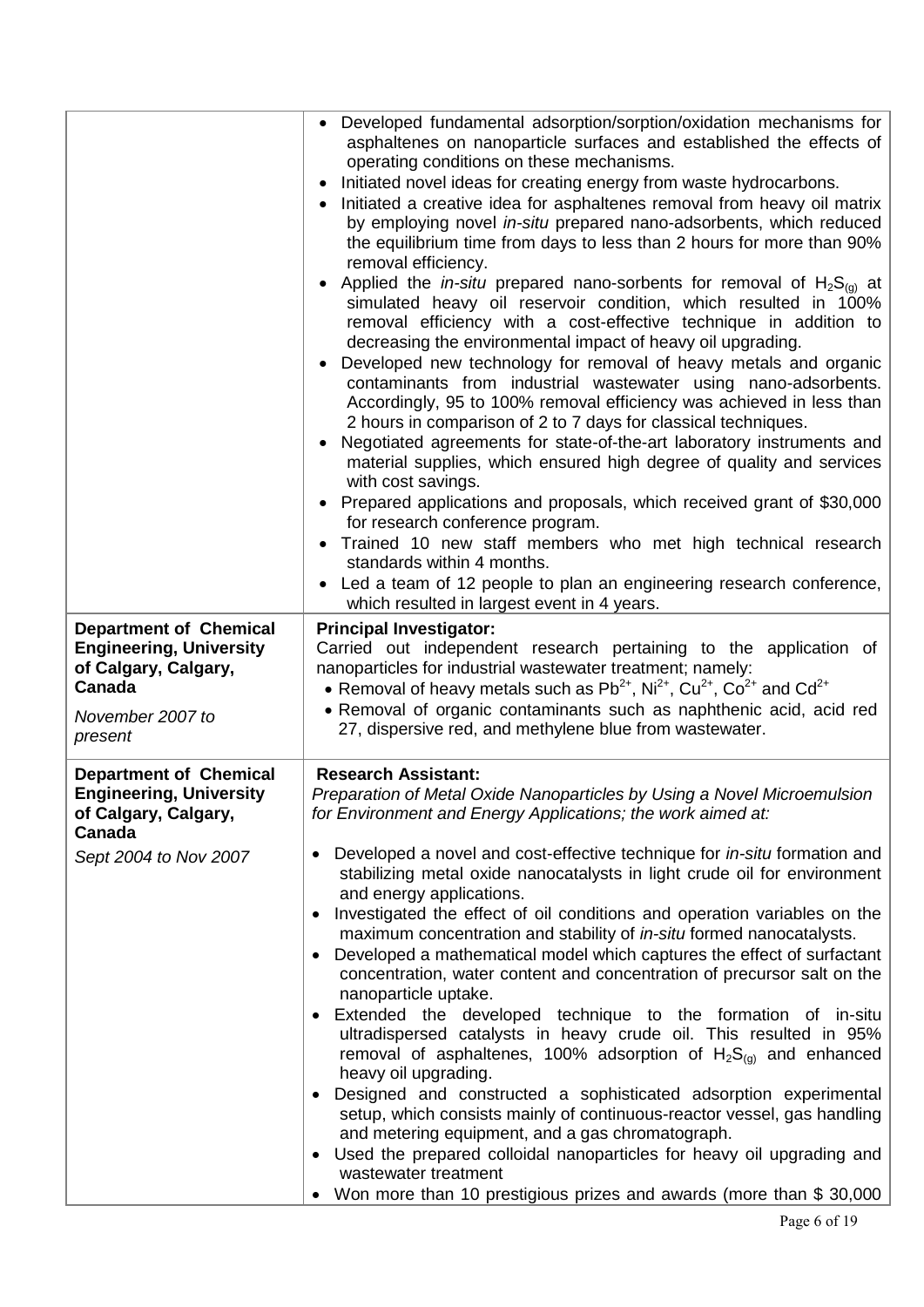|                                                                                                                             | in total) for research accomplishment that led to 4 journal articles and<br>10 conferences.                                                                                                                                                                                                                                                                                                                                                                                                                                                                                                                                                                                                                                                                                                                                                                                                                                                                                                                                                                                                                                                                                                                                                                                                                                                                                                                                                                                                                                                                                                                                                                                                                                                                                                                                                                                                                                                                                                                                                                                                                                                                                                                                                                                                                                                             |
|-----------------------------------------------------------------------------------------------------------------------------|---------------------------------------------------------------------------------------------------------------------------------------------------------------------------------------------------------------------------------------------------------------------------------------------------------------------------------------------------------------------------------------------------------------------------------------------------------------------------------------------------------------------------------------------------------------------------------------------------------------------------------------------------------------------------------------------------------------------------------------------------------------------------------------------------------------------------------------------------------------------------------------------------------------------------------------------------------------------------------------------------------------------------------------------------------------------------------------------------------------------------------------------------------------------------------------------------------------------------------------------------------------------------------------------------------------------------------------------------------------------------------------------------------------------------------------------------------------------------------------------------------------------------------------------------------------------------------------------------------------------------------------------------------------------------------------------------------------------------------------------------------------------------------------------------------------------------------------------------------------------------------------------------------------------------------------------------------------------------------------------------------------------------------------------------------------------------------------------------------------------------------------------------------------------------------------------------------------------------------------------------------------------------------------------------------------------------------------------------------|
| <b>McGill University,</b><br><b>Montreal, Canada</b><br>May 2001-June 2003                                                  | <b>Research Assistant:</b><br>Polymeric Nanocomposites:<br>Conducted a comprehensive literature review pertaining to polymeric<br>nanocomposites that resulted in optimizing different alternative<br>methods for production of nanocomposites.<br>Designed and constructed torpedo attachment in a single screw<br>$\bullet$<br>extruder (SSE) to study the effect of various mixing arrangements on<br>the quality of nanocomposites.<br>This resulted in optimized process parameters that used to produce high<br>$\bullet$<br>quality of nanocomposites with cost effective process.<br>Wrote 2 publications and 5 conference presentations                                                                                                                                                                                                                                                                                                                                                                                                                                                                                                                                                                                                                                                                                                                                                                                                                                                                                                                                                                                                                                                                                                                                                                                                                                                                                                                                                                                                                                                                                                                                                                                                                                                                                                        |
| <b>SCHOLARLY ACTIVITIES</b>                                                                                                 |                                                                                                                                                                                                                                                                                                                                                                                                                                                                                                                                                                                                                                                                                                                                                                                                                                                                                                                                                                                                                                                                                                                                                                                                                                                                                                                                                                                                                                                                                                                                                                                                                                                                                                                                                                                                                                                                                                                                                                                                                                                                                                                                                                                                                                                                                                                                                         |
| <b>Research Support</b><br><b>Schulich School of</b><br><b>Engineering, University of</b><br>Calgary, AB<br>$(2006 - 2008)$ | Funding Agencies: Natural Sciences and Engineering Research Council of<br>Canada, Nexen, Inc., Smart Camera, Inc., The City of Calgary, Schulich<br>Activity Fund.<br>Dates: May of 2006, 2007, and 2008<br>Amount. (\$30,000 /yr)<br><i>Project title</i> : The $3^{rd}$ , the $4^{th}$ , and the $5^{th}$ Annual Schulich School of<br><b>Engineering Graduate Students Research Conference</b><br>Investigators: Principle Investigator<br><b>Title: Conference Chair/Event Coordinator</b><br>Activities:<br>Developed strong organization development, leadership, communications,<br>advertising, problem solving, and teamwork skills through the following<br>activities:<br>Chaired the SSE research conference for three times in the years<br>$\bullet$<br>2006-2008. Duties included: supervision, organization of steering<br>committee meeting, assigning responsibilities for the organizing<br>committee members, contacting industry for fundraising, sending<br>calls for abstracts, constructing the conference website, etc.<br>Created and implemented conference plan; raised \$30,000 in cash<br>and in-kind donations to fund a two-day conference benefiting local<br>researchers; developed and managed budget; structured<br>conference sessions, set event attendance and profit records.<br>Developed strategy and logistics for two-day conference, booking<br>$\bullet$<br>ten sessions with 300+ participants.<br>Developed and implemented keynote lectures held during<br>conferences to serve the needs of students/researchers in their<br>early research.<br>Developed organizational structure; staffed an executive committee<br>of 10 and volunteer groups of 60 members in total to plan and<br>implement the conferences.<br>Fostered values of teamwork and ownership within the groups;<br>$\bullet$<br>facilitated process for executive members and volunteers to define<br>their mission within the organization and to create subsequent<br>detailed action plans.<br>Designed and implemented best presentation award to forecast<br>SSE conference throughout Alberta; developed roles,<br>responsibilities, and statistical performance metrics to manage<br>forecasting improvement.<br>Highlighted the conference major goals; namely:<br>Provided graduate and senior undergraduate students with |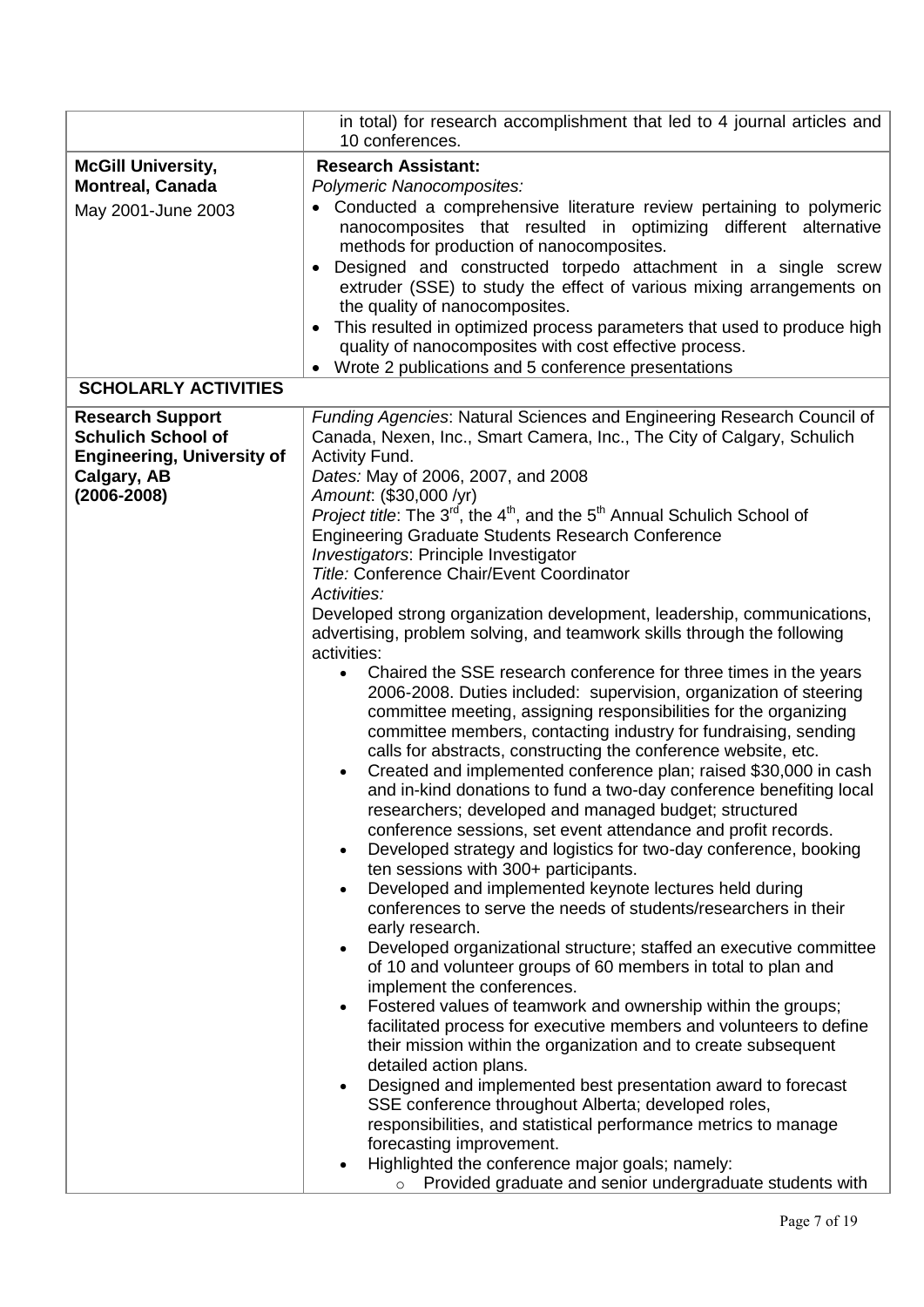|                                                          | an opportunity to present their research to an audience of              |
|----------------------------------------------------------|-------------------------------------------------------------------------|
|                                                          | their peers, faculty members, and guests.                               |
|                                                          | Created an environment of discussion and feedback on<br>$\circ$         |
|                                                          | research ideas.                                                         |
|                                                          | Highlighted research within the Schulich School of<br>$\circ$           |
|                                                          | Engineering and promote the exchange of ideas among                     |
|                                                          | students and their peers.                                               |
|                                                          | Allowed students and professors to learn from each other<br>$\circ$     |
|                                                          | and to interact scientifically and socially.                            |
|                                                          | Informed public and private decision-making on the research<br>$\circ$  |
|                                                          | conducted within the Schulich School of Engineering.                    |
|                                                          |                                                                         |
| <b>PUBLICATIONS</b>                                      |                                                                         |
| (The corresponding author is noted with an asterisk "*") |                                                                         |
| <b>Journal Papers</b>                                    | In preparation:                                                         |
|                                                          |                                                                         |
| (Peer Reviewed)                                          | 1. Nassar*, N. N., 2012. A comparative study on adsorption and          |
|                                                          | catalytic oxidation of asphaltenes onto different phases of iron oxide  |
|                                                          | nanoparticles, Journal of Colloid and Interface Science.                |
|                                                          | 2. Nassar*, N. N., 2012. Effect of surface basicity of aluminas on      |
|                                                          | catalytic oxidation of napthanic acid in produced water, Journal of     |
|                                                          | Colloid and Interface Science.                                          |
|                                                          | 3. Nassar*, N. N., 2012. Comparative adsorption and catalytic           |
|                                                          | oxidation of ionic and non-ionic hydrocarbons onto different types of   |
|                                                          | iron oxide nanoparticles. Journal of Colloid and Interface Science.     |
|                                                          | 4. Nassar*, N. N., 2012. Synergistic effect multi-metal oxide           |
|                                                          | nanoparticles on enhanced adsorption and catalytic oxidation of         |
|                                                          | asphaltenes. Langmuir                                                   |
|                                                          | 5. Nassar*, N. N., Hassan, A., Pereira-Almao, P. 2012. Adsorption       |
|                                                          | and oxidation of asphaltenes onto $TiO2$ , $ZrO2$ and $CeO2$            |
|                                                          | nanocatalysts, Industrial & Engineering Chemistry Research.             |
|                                                          | 6. Nassar*, N. N., Hassan, A., Pereira-Almao, P. 2012. Evaluation of    |
|                                                          | the activation energy and prediction of the isothermal conversion of    |
|                                                          | thermal decomposition of Athabasca Bitumen by different                 |
|                                                          | isoconversional methods. A comparative study, Energy & Fuels.           |
|                                                          | 7. Nassar*, N. N., German Luna, 2012. Modeling the Kinetic              |
|                                                          | Mechanisms of the Catalytic and Uncatalytic Thermo-Oxidative            |
|                                                          | Decomposition of Asphaltenes, Industrial & Engineering Chemistry        |
|                                                          | Research.                                                               |
|                                                          |                                                                         |
|                                                          | Submitted:                                                              |
|                                                          |                                                                         |
|                                                          | 1. Nassar*, N. N. 2011. "Editorial for a Special Edition: Nanocatalysts |
|                                                          | for Energy and Environmental Applications", Current Catalysis,          |
|                                                          | (Proposal submitted).                                                   |
|                                                          |                                                                         |
|                                                          |                                                                         |
|                                                          |                                                                         |
|                                                          | <b>Published:</b>                                                       |
|                                                          |                                                                         |
|                                                          | 2. Hashemi, R., Nassar*, N. N., Pereira-Almao, P. 2012. In situ         |
|                                                          | Upgrading of Athabasca Bitumen Using Multimetallic Ultra-               |
|                                                          | Dispersed Nanocatalysts in a in an Oil-Sands-Packed Bed Column:         |
|                                                          | Part 1, Produced Liquid Quality Enhancement.                            |
|                                                          | Energy & Fuels (submitted)                                              |
|                                                          | 3. Hashemi, R., Nassar*, N. N., Pereira-Almao, P. 2012. In situ         |
|                                                          | Upgrading of Athabasca<br>Bitumen Using Multimetallic<br>Ultra-         |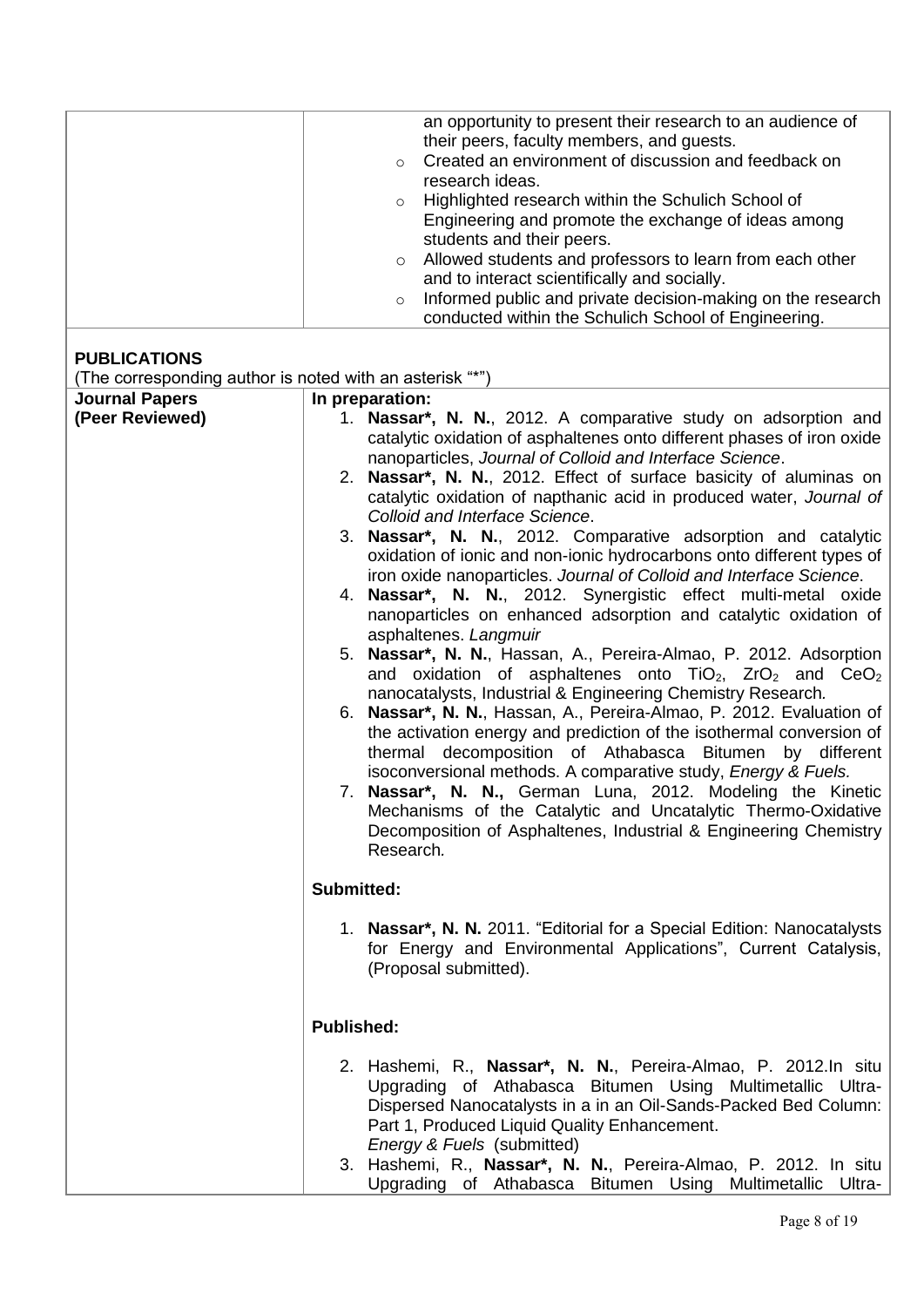| Dispersed Nanocatalysts in an Oil-Sands-Packed Bed Column:<br>Part 2, Reduction in CO <sub>2</sub> emission and coke deposition, <i>Energy &amp;</i><br>Fuels (submitted) |
|---------------------------------------------------------------------------------------------------------------------------------------------------------------------------|
| 4. Hassan, A., F. Lopez-Linares, Nassar*, N. N., L. Carbognani-                                                                                                           |
| Arambarri, Pereira-Almao, P. 2012. Development of a support for                                                                                                           |
| NiO catalysts for selective adsorption and post-adsorption catalytic                                                                                                      |
| steam gasification of thermally converted asphaltenes. Catalysis                                                                                                          |
| Today (in press).                                                                                                                                                         |
| 5. Nassar*, N. N., Hassan, A., Luna, G., Pereira-Almao, P. 2012.                                                                                                          |
| Kinetics of the catalytic thermo-oxidation of asphaltenes at                                                                                                              |
| isothermal conditions on different metal oxide nanoparticle                                                                                                               |
| surfaces. Catalysis Today (in press).                                                                                                                                     |
| 6. Hashemi, R., Nassar*, N. N., Pereira-Almao, P. 2012. Transport                                                                                                         |
| Behavior of Multimetallic Ultra-Dispersed Nanoparticles in an Oil                                                                                                         |
| Sands-Packed Bed Column at High Temperature and Pressure,                                                                                                                 |
| Energy & Fuels 26 (3), pp 1645-1655.                                                                                                                                      |
| 7. Nassar*, N. N., Hassan, A., Pereira-Almao, P. 2012. Iron oxide                                                                                                         |
| nanoparticles for rapid adsorption and enhanced catalytic oxidation                                                                                                       |
| of thermally cracked asphaltenes. Fuel, 95, 257-262.                                                                                                                      |
| 8. Nassar*, N. N., Ringsred, A. 2011. Rapid adsorptive removal of                                                                                                         |
| methylene blue from aqueous solutions by goethite nanoparticles.                                                                                                          |
| Environmental Engineering Science (in press).                                                                                                                             |
| 2011.<br>9. Nassar*,<br><b>N.N.,</b><br>Hassan, A.,<br>Pereira-Almao,<br>Р.                                                                                               |
| Thermogravimetric studies on catalytic effect of metal oxide                                                                                                              |
| nanoparticles on asphaltene pyrolysis under inert conditions.                                                                                                             |
| Journal of Thermal Analysis and Calorimetry, 1-6.                                                                                                                         |
| 10. Nassar*, N. N., Hassan, A., Pereira-Almao, P. 2011. Effect of the                                                                                                     |
| particle size on asphaltene adsorption and catalytic oxidation onto                                                                                                       |
| alumina particles, Energy & Fuels 25 (9), 3961-3965.                                                                                                                      |
| 11. Nassar*, N. N. 2011. Kinetics, equilibrium and thermodynamic                                                                                                          |
| studies on the adsorptive removal of nickel, cadmium and cobalt                                                                                                           |
| from wastewater by superparamagnetic iron oxide nanoadsorbents.                                                                                                           |
| Canadian Journal of Chemical Engineering. In Press.                                                                                                                       |
| 12. Nassar*, N. N., Hassan, A., Pereira-Almao*, P. 2011. Effect of                                                                                                        |
| surface acidity and basicity of aluminas on asphaltene adsorption                                                                                                         |
| and oxidation. Journal of Colloid and Interface Science, 360, 233-<br>238.                                                                                                |
| 13. Nassar*, N. N., Hassan, A., Pereira-Almao*, P. 2011. Comparative                                                                                                      |
| oxidation of adsorbed asphaltenes onto transition metal oxide                                                                                                             |
| nanoparticles. Colloids and Surfaces A: Physicochemical and                                                                                                               |
| Engineering Aspects, 384, 145-149.                                                                                                                                        |
| 14. Nassar*, N. N., Husein, M. M., Pereira-Almao, P. 2011. Invited                                                                                                        |
| contribution: In-Situ prepared nanoparticles in support of oilsands                                                                                                       |
| industry meeting future environmental challenges Exploration and                                                                                                          |
| Production: Oil and Gas Review 9 (2), 46-48.                                                                                                                              |
| 15. Nassar*, N. N., Hassan, A., Pereira-Almao*, P. 2011. Application of                                                                                                   |
| Nanotechnology for Heavy Oil Upgrading: Catalytic Steam                                                                                                                   |
| Gasification/Cracking of Asphaltenes. Energy & Fuels 25, 1566-                                                                                                            |
| 1570.                                                                                                                                                                     |
| 16. Nassar*, N. N., Hassan, A., Pereira-Almao*, P. 2011. Metal Oxide                                                                                                      |
| Nanoparticles for Asphaltene Adsorption and Oxidation. Energy &                                                                                                           |
| Fuels 25, 1017-1023. (Top 10 Most Read Article for Q1 2011).                                                                                                              |
| 17. Nassar*, N. N. 2010. Study and Modeling of Metal Oxide                                                                                                                |
| Solubilization in (w/o) Microemulsions. Journal of Dispersion                                                                                                             |
| Science and Technology 31, 1714-1720.                                                                                                                                     |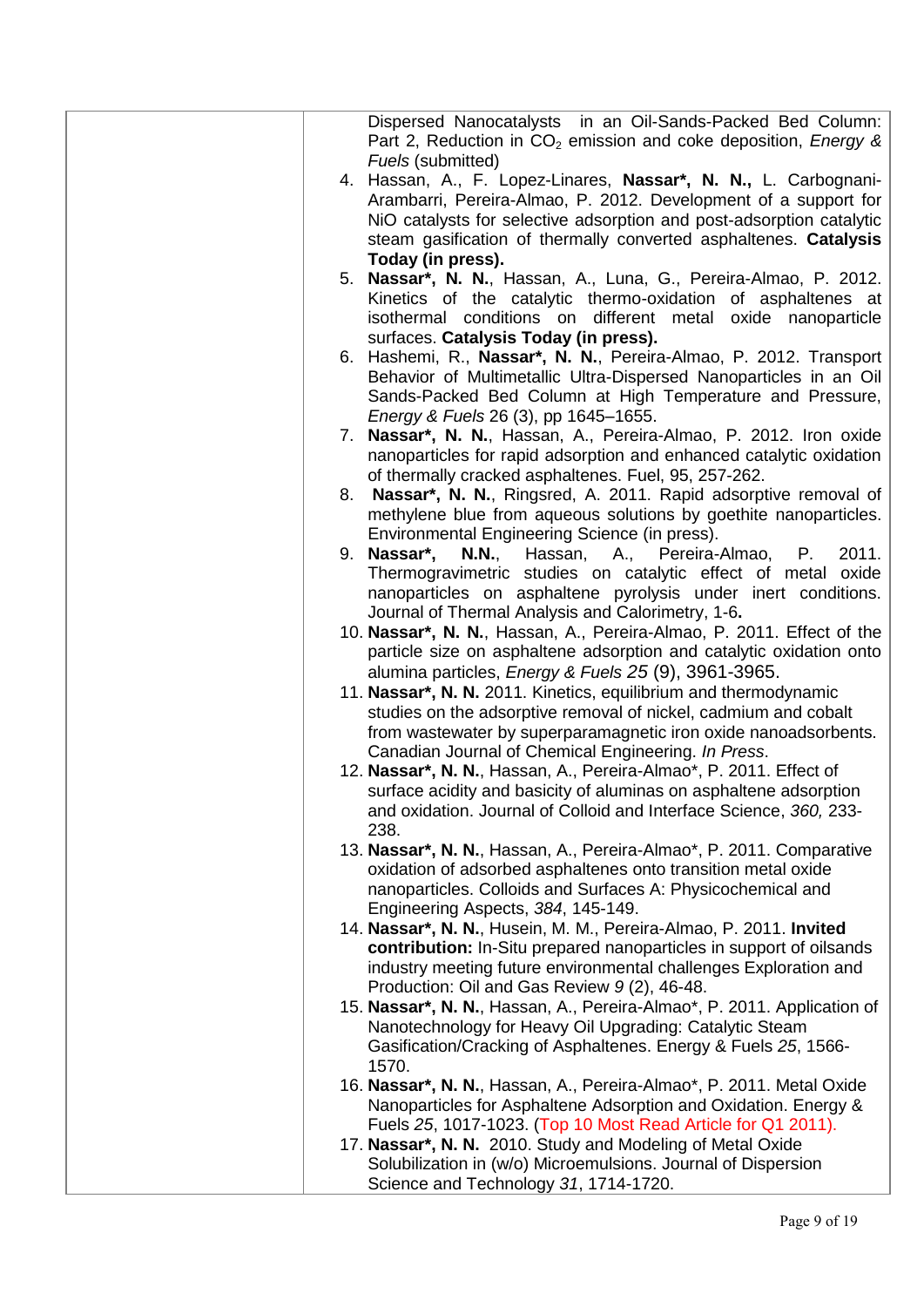|                      | 18. Nassar*, N. N. 2010. Rapid removal and recovery of Pb(II) from                                                                       |
|----------------------|------------------------------------------------------------------------------------------------------------------------------------------|
|                      | wastewater by magnetic nanoadsorbents. Journal of Hazardous                                                                              |
|                      | materials $184$ , 538-546. (Ranked the $2nd$ among the top 40 articles                                                                   |
|                      | written in the same field)                                                                                                               |
|                      | 19. Nassar*, N. N. 2010. Asphaltene Adsorption onto Alumina                                                                              |
|                      | Nanoparticles: Kinetics and Thermodynamic Studies. Energy &                                                                              |
|                      | Fuels 24, 4116-4122.                                                                                                                     |
|                      | 20. Nassar*, N. N. 2010. Kinetics, Mechanistic, Equilibrium, and                                                                         |
|                      | Thermodynamic Studies on the Adsorption of Acid Red Dye from                                                                             |
|                      | Wastewater by $y$ -Fe <sub>2</sub> O <sub>3</sub> Nanoadsorbents. Separation Science and                                                 |
|                      | Technology 45, 1092-1103.                                                                                                                |
|                      | 21. Nassar*, N. N., Pereira-Almao, P. 2010. Capturing $H_2S_{(q)}$ by In Situ-                                                           |
|                      | Prepared Ultradispersed Metal Oxide Particles in an Oilsand-<br>Packed Bed Column. Energy & Fuels 24, 5903-5906.                         |
|                      | 22. Nassar*, N. N., Husein, M. M., Pereira-Almao, P. 2010.                                                                               |
|                      | Ultradispersed particles in heavy oil: Part II, sorption of $H_2S_{(q)}$ . Fuel                                                          |
|                      | Processing Technology 91, 169-174.                                                                                                       |
|                      | 23. Nassar, N. N., Husein, M. M. 2010. Ultradispersed particles in                                                                       |
|                      | heavy oil: Part I, preparation and stabilization of iron                                                                                 |
|                      | oxide/hydroxide. Fuel Processing Technology 91, 164-168.                                                                                 |
|                      | 24. Husein, M. M., Patruyo, L., Pereira-Almao, P., Nassar, N. N. 2010.                                                                   |
|                      | Scavenging $H_2S_{(q)}$ from oil phases by means of ultradispersed                                                                       |
|                      | sorbents. Journal of Colloid and Interface Science 342, 253-260.                                                                         |
|                      | 25. Husein, M. M., Nassar, N. N. 2008. Invited contribution:                                                                             |
|                      | Nanoparticle preparation using the single microemulsions scheme.                                                                         |
|                      | Current Nanoscience 4, 370-380.                                                                                                          |
|                      | 26. Nassar, N. N., Husein, M. M. 2007. Effect of microemulsion<br>variables on copper oxide nanoparticle uptake by AOT                   |
|                      | microemulsions. Journal of Colloid and Interface Science 316, 442-                                                                       |
|                      | 450.                                                                                                                                     |
|                      | 27. Nassar, N. N., Husein, M. M. 2007. Study and modeling of iron                                                                        |
|                      | hydroxide nanoparticle uptake by AOT (w/o) microemulsions.                                                                               |
|                      | Langmuir 23, 13093-13103.                                                                                                                |
|                      | 28. El-Hamouz, A., Hilal, H. S., Nassar, N., Mardawi, Z. 2007. Solid                                                                     |
|                      | olive waste in environmental cleanup: Oil recovery and carbon                                                                            |
|                      | production for water purification. Journal of Environmental                                                                              |
|                      | Management 84, 83-92.                                                                                                                    |
|                      | 29. Nassar, N. N., Husein, M. 2006. Preparation of iron oxide<br>nanoparticles from FeCl <sub>3</sub> solid powder using microemulsions. |
|                      | physica status solidi (a) 203, 1324-1328.                                                                                                |
|                      | 30. Nassar, N. N., Utracki, L., Kamal, M. 2005. Melt intercalation in                                                                    |
|                      | montmorillonite/polystyrene nanocomposites. International Polymer                                                                        |
|                      | Processing 20, 423-431.                                                                                                                  |
|                      |                                                                                                                                          |
| <b>Book Chapters</b> | 31. Nassar <sup>*</sup> , N. N. 2011. Metal oxide nanoparticles for adsorptive                                                           |
| (Peer Reviewed)      | removal of metal ions from wastewater: An overview, in:                                                                                  |
|                      | Nanoparticles, A. Hisham, Ed., INTECH (Proposal accepted).                                                                               |
|                      | 32. Nassar*, N. N. 2011. Iron oxide nanoadsorbents for removal of                                                                        |
|                      | various pollutants from wastewater: An overview, in: Application of                                                                      |
|                      | Adsorbents for Water Pollution Control, A. Bahtnagar, Ed., Bentham                                                                       |
|                      | Science Publishers (In press).<br>33. Nassar*, N. N., Husein*, M. 2011. Maximizing the uptake of nickel                                  |
|                      | oxide nanoparticles in AOT (w/o) microemulsions, in: Recent                                                                              |
|                      | Trends in Surface and Colloid Science, P. K. Paul, Ed., Special                                                                          |
|                      | Issue, World Scientific Publishing Co. Pvt. Ltd., Singapore (In                                                                          |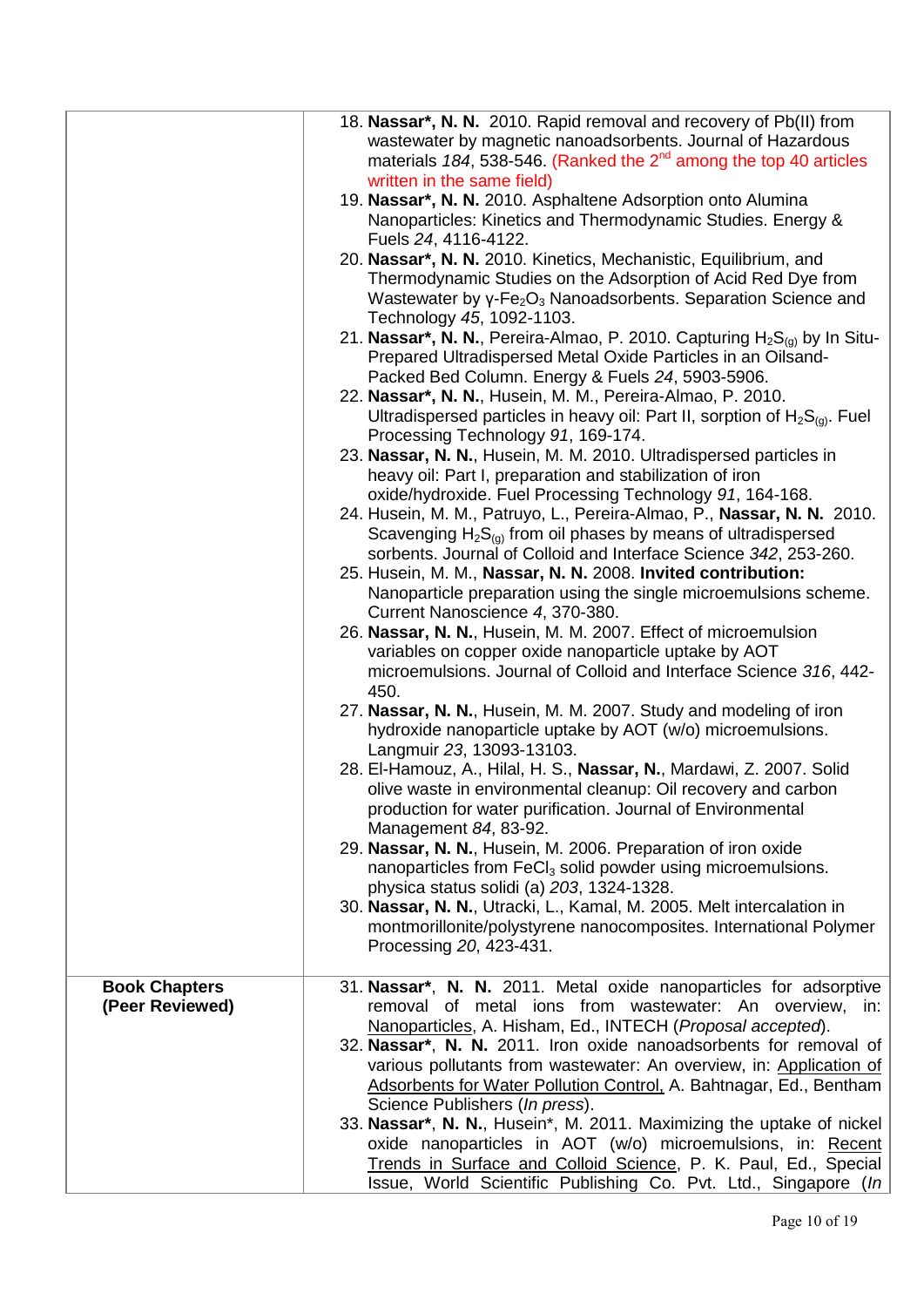| <b>Educational Papers</b><br>(Peer Reviewed)                               | press).<br>34. Husein*, M., Nassar, N. N. 2009. Nanoparticle uptake by (w/o)<br>microemulsions, in: Microemulsions: Properties and Applications,<br>M. Fanun, Ed., Surfactant Science Series, CRC Press, Taylor &<br>Francis Group LLC, Boca Raton, FL, USA. Chapter 17, vol (144),<br>pp 465-479.<br>35. Nassar*, N., Mehrotra, A. 2011. Design of a laboratory experiment<br>on heat transfer in an agitated vessel, Education for Chemical<br>Engineers (Trans. Inst. Chem. Engrs. Part D), 6, D, e83-e89.<br>36. Nassar*, N., Kasumu, A.S., Mehrotra, A. 2012. Experiential<br>learning of boiling heat transfer with an in-house-designed-built<br>laboratory apparatus, Education for Chemical Engineers.<br>(submitted)                                                                                                                                                                                                                                                                                                                                                                                                                                                                                                                                                                                                                                                                                                                                                                                                                                                                                        |
|----------------------------------------------------------------------------|-----------------------------------------------------------------------------------------------------------------------------------------------------------------------------------------------------------------------------------------------------------------------------------------------------------------------------------------------------------------------------------------------------------------------------------------------------------------------------------------------------------------------------------------------------------------------------------------------------------------------------------------------------------------------------------------------------------------------------------------------------------------------------------------------------------------------------------------------------------------------------------------------------------------------------------------------------------------------------------------------------------------------------------------------------------------------------------------------------------------------------------------------------------------------------------------------------------------------------------------------------------------------------------------------------------------------------------------------------------------------------------------------------------------------------------------------------------------------------------------------------------------------------------------------------------------------------------------------------------------------|
| <b>Conference</b><br><b>Proceedings</b><br>(Peer Reviewed Papers)          | Berezinski, F. López-Linares, N.N. Nassar, L. Carbognani<br>37. J.<br>Ortega and P. Pereira-Almao, Microwave-Assisted Procedure for<br>Metal Extraction in Heavy Hydrocarbon Feedstocks and Emulsions.<br>Prepr. Pap.-Am. Chem. Soc., Div. Energy Fuels 2012, 57 (2), xxxx<br>38. Nassar*, N., Husein, M. 2009. In-situ capturing of $H_2S_{(q)}$ associated<br>with SAGD operations, EME, Banff, AB, July 6-8, 2009, ACTA<br>Press, Calgary, AB (Track 650-062).<br>39. Nassar*, N., Al-Jabari, M., Husein, M. 2009. Investigation on<br>asphaltene deposition onto different surfaces of ultradispersed<br>catalysts, in: proceeding of the 8 <sup>th</sup> World Congress of Chemical<br>Engineering (WCCE8), Montreal, QC, Canada.<br>40. Nassar*, N., Al-Jabari, M., Husein, M. 2008. Removal of<br>asphaltenes from heavy oil by nickel nano and micro particle<br>adsorbents, NANA, Crete, Greece, September 2008, ACTA Press,<br>Calgary, AB (Track 615-808).<br>41. Al-Jabari, M., Nassar*, N., Husein, M. 2007. Separation of<br>asphaltenes from heavy oil model-solutions by adsorption on<br>colloidal magnetite nanoparticles, in: proceeding of the International<br>Congress of Chemistry & Environment, ICCE 2007, Kuwait, Kuwait,<br>November 2007 (CD-Proceedings).<br>42. Nassar, N., Utracki, L., Kamal, M. 2005. Melt exfoliation of<br>montmorillonite<br>in<br>polystyrene,<br>Proceeding<br>Polymeric<br>in<br>Nanocomposites 2005 conference, Industrial Materials Institute,<br>National Research Council Canada, Boucherville, Quebec, Canada,<br>September 28-30, 2005 (CD-Proceedings). |
| <b>Articles In</b><br><b>Technical/Professional</b><br><b>Publications</b> | 43. Guest Columnist: N.N. Nassar, 2012. Nanotechnology could help<br>in reducing the environmental footprints of Alberta oilsands industry.<br>Alberta WaterSMART, March 2012<br>44. Nassar, N. 2008. Decreasing environmental impacts:<br>Environmental and energy applications of nanoparticles, Eye on<br>Ideas magazine, University of Calgary, Global Issue, vol 2, no. 2,<br>p.8.<br>45. Nassar, N. 2007. Learning to lead: In conversation with Nashaat<br>Nassar, Schulich Engineer magazine, University of Calgary,<br>Leadership Issue, p.10.                                                                                                                                                                                                                                                                                                                                                                                                                                                                                                                                                                                                                                                                                                                                                                                                                                                                                                                                                                                                                                                               |
| <b>Conference Presentations</b><br>(Peer Reviewed Abstracts)               | 1. N. Nassar, A. Hassan, F. Lopez-Linares and P. Pereira-Almao,<br>Project number A05: Hydrogen Production and Waste Processing,<br>Management Canada 2 <sup>nd</sup><br>Annual CMC Scientific<br>Carbon<br>Conference, Gatineau, Quebec, May 23-25, 2012.<br>N.N. Nassar, and P. Pereira-Almao, Challenges<br>2. R. Hashemi,                                                                                                                                                                                                                                                                                                                                                                                                                                                                                                                                                                                                                                                                                                                                                                                                                                                                                                                                                                                                                                                                                                                                                                                                                                                                                         |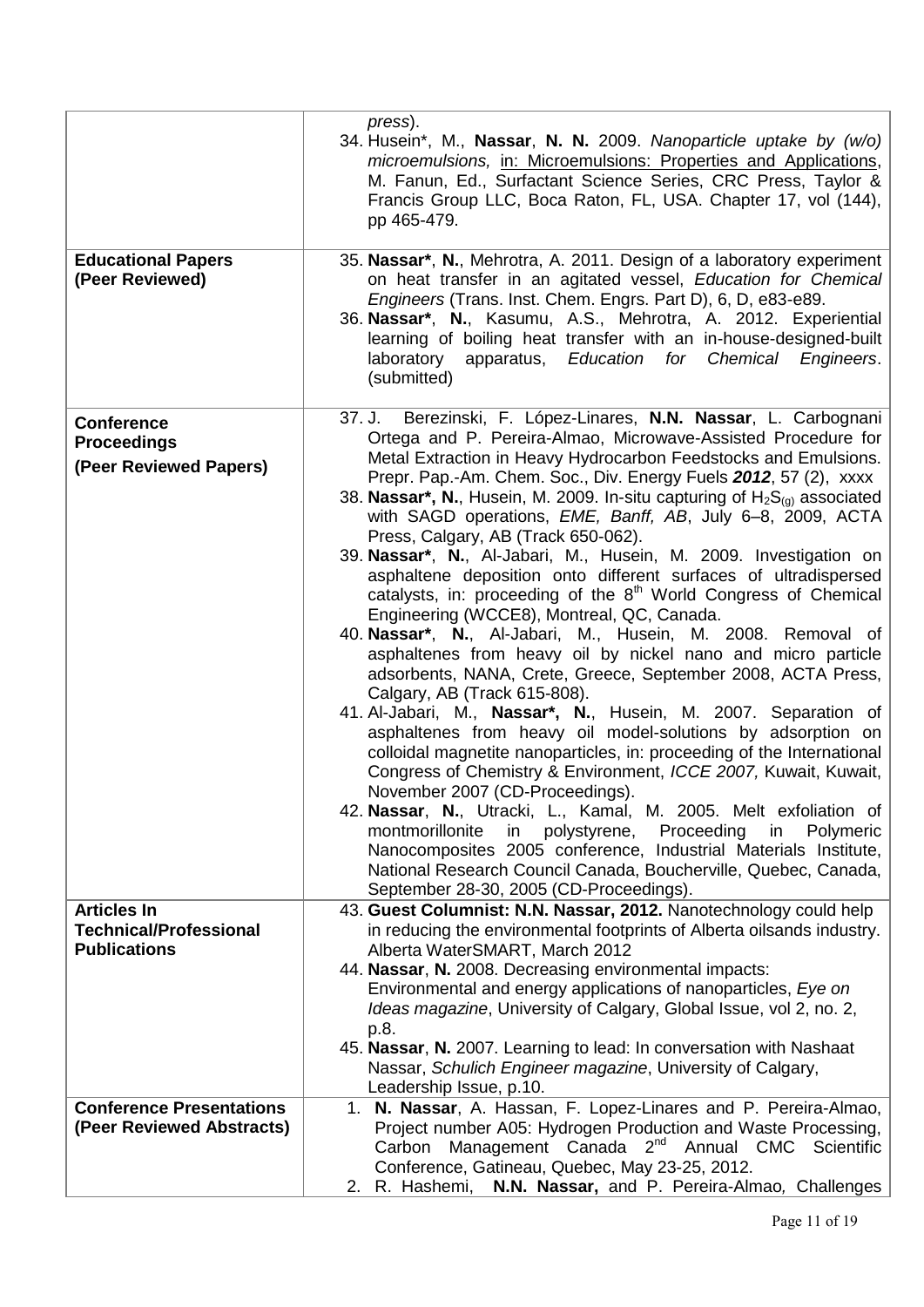| Facing Heavy Oil In-Situ Catalytic Upgrading and Recovery using<br>Ultradispersed Nanoparticles inside Porous Media, SPE 2012<br>conference, October, Calgary, Alberta                                  |
|---------------------------------------------------------------------------------------------------------------------------------------------------------------------------------------------------------|
| 3. A. Hassan, N.N. Nassar, and P. Pereira-Almao, Nanoparticles for<br>asphaltene adsorption and post adsorption catalysis. 95 <sup>th</sup><br>Canadian Chemistry Conference and Exhibition (CSC 2012), |
| Calgary, AB, May 26 - 30, 2012.                                                                                                                                                                         |
| 4. A. Hassan, N.N. Nassar, F. Lopez-Linares and P. Pereira-Almao,<br>Asphaltenes Adsorption and Post Adsorption Catalysis over                                                                          |
| Mesoporous-macroporous Materials, Calorimetry and Thermal                                                                                                                                               |
| Effects in Catalysis (CTEC 2012), June 26 - 29, 2012- Lyon,<br>France                                                                                                                                   |
| 5. N. Nassar, A. Hassan, P. Pereira-Almao, Metal oxide                                                                                                                                                  |
| nanocatalysts for enhanced catalytic cracking, oxidation, and<br>steam gasification of waste hydrocarbons, 61 <sup>st</sup> Canadian Chemical                                                           |
| Engineering Conference, London, Ontario, Canada, October 23-<br>26, 2011.                                                                                                                               |
| 6. A. Hassan, N. Nassar, P. Pereira-Almao, Novel Catalysts for                                                                                                                                          |
| Asphaltene Adsorption and Gasification, 61 <sup>st</sup> Canadian Chemical<br>Engineering Conference, London, Ontario, Canada, October 23-<br>26, 2011.                                                 |
| 7. P. Pereira-Almao, N. Nassar, A. Hassan, F. Lopez-Linares, J.                                                                                                                                         |
| Perez-Zurita-Scott, Project number A05: CO <sub>2</sub> Abatement                                                                                                                                       |
| Technique, Carbon Management Canada Annual Conference,<br>Calgary, Alberta, May 17, 2011.                                                                                                               |
| 8. P. Pereira-Almao, A. Hassan, N. Nassar, F. Lopez-Linares, Project                                                                                                                                    |
| number A05: Hydrogen Production and Waste Processing, Carbon<br>Management Canada Annual Conference, Calgary, Alberta, May<br>17, 2011.                                                                 |
| 9. A. Hassan, N. Nassar, P. Pereira-Almao, Catalytic Effect of                                                                                                                                          |
| Nanoparticles for Asphaltenes Adsorption, Oxidation<br>and<br>Gasification, 60 <sup>th</sup> Canadian Chemical Engineering Conference,<br>Saskatoon, Saskatchewan, Canada, October 24-27, 2010.         |
| 10. A. Hassan, N. Nassar, P. Pereira-Almao, Nanoparticles for                                                                                                                                           |
| asphaltenes adsorption and gasification, 93 <sup>rd</sup> Canadian Chemistry<br>Conference and Exhibition (CSC 2010), Toronto, ON, May 29 -<br>June 2, 2010.                                            |
| 11. N. Nassar, M. Al-Jabari and M. Husein, Removal of asphaltenes                                                                                                                                       |
| from heavy oil by nickel nano and micro particle adsorbents,                                                                                                                                            |
| NANA2008, Crete, Greece, September 2008.<br>12. N. Nassar and M. Husein, Maximizing the Concentration of                                                                                                |
| Colloidal Nanoparticles in Microemulsions and their Application as                                                                                                                                      |
| Absorbents, International Symposium on Recent Trends in Surface<br>and Colloid Science ISSCS-07, Kolkata, India November 15-16,<br>2007.                                                                |
| 13. N. Nassar, M. Al-Jabari and M. Husein, Removal of asphaltenes                                                                                                                                       |
| from heavy oil by nickel nano and micro particle adsorbents, in:                                                                                                                                        |
| proceeding of International Association of Science and Technology<br>Development (IASTED) Conference on Nanotechnology<br>and                                                                           |
| Applications (NANA2008), Crete, Greece, September 2008.                                                                                                                                                 |
| 14. N. Nassar and M. Husein, Single-Microemulsions for the                                                                                                                                              |
| Preparation of High Surface Area Colloidal Nanocatalysts, 57th<br>Canadian Chemical Engineering Conference, Edmonton, Alberta,                                                                          |
| Canada, October 28-31, 2007.                                                                                                                                                                            |
| 15. N. Nassar and M. Husein, Stabilization of Copper Oxide                                                                                                                                              |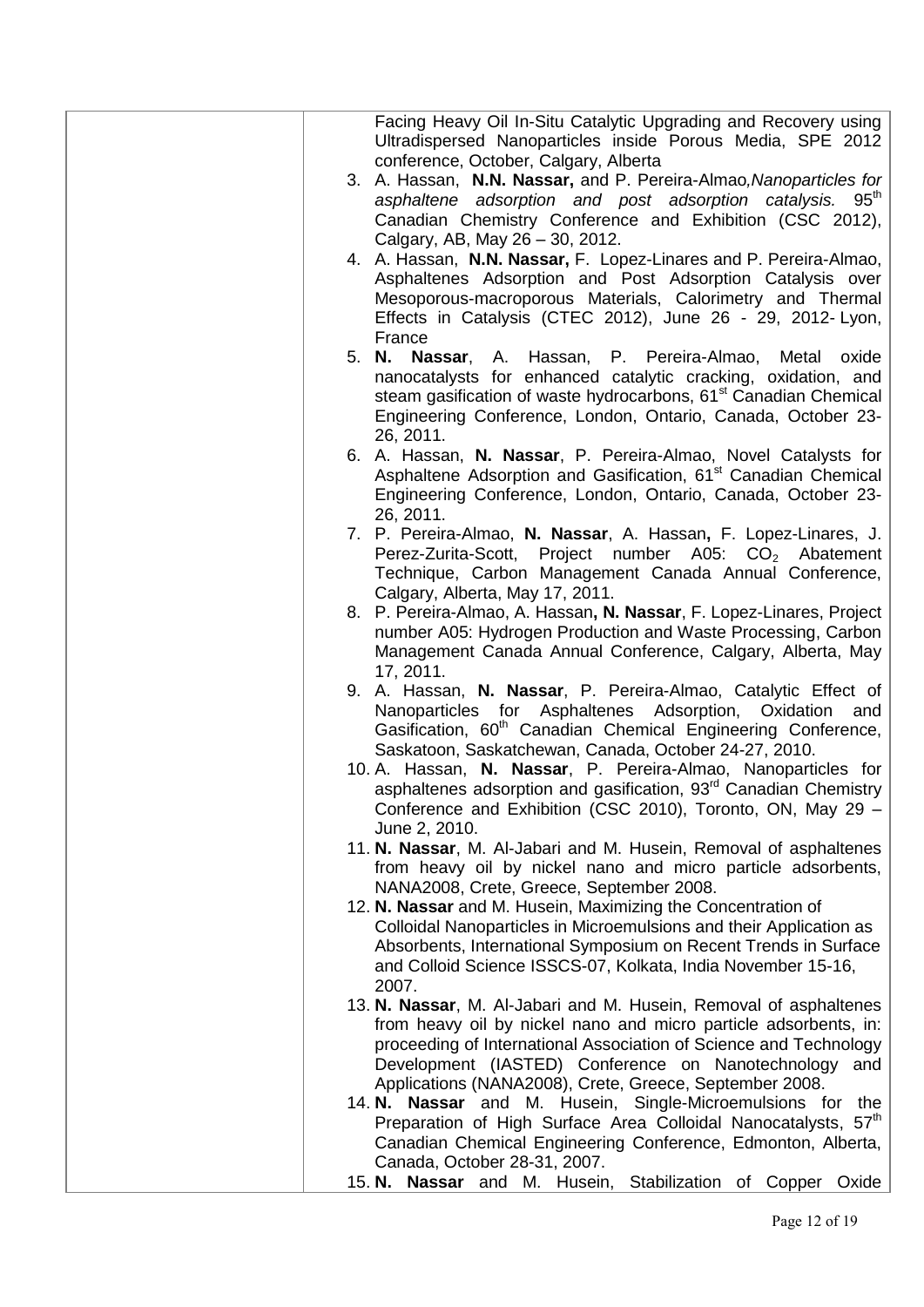| Nanoparticles in (w/o) Microemulsions: Experimental and Modeling<br>Results, Trends in Nanotechnology 7 <sup>th</sup> conference, 2007 San<br>Sebastian, Spain, September 3rd-7th, 2007. |
|------------------------------------------------------------------------------------------------------------------------------------------------------------------------------------------|
| 16. N. Nassar and M. Husein, Reverse Micelle Synthesis of Metal                                                                                                                          |
| Oxide Nanoparticles, The 4 <sup>th</sup> Annual Schulich School of                                                                                                                       |
| Engineering Graduate Student Research Conference 2007,                                                                                                                                   |
| University of Calgary, Calgary, AB, Canada, April 30- May 1, 2007.                                                                                                                       |
| 17. N. Nassar and M. Husein, Preparation of FeOOH Nanoparticles                                                                                                                          |
| from its Solid Powder in Aerosol-OT w/o Microemulsions, 56 <sup>th</sup>                                                                                                                 |
| Canadian Chemical Engineering Conference, Sherbrooke,                                                                                                                                    |
| Quebec, Canada October 15-18, 2006.                                                                                                                                                      |
| 18. N. Nassar, A. El-Hamouz, H. Hilal, Z. Mardawi, Utilization of Olive                                                                                                                  |
| Solid Waste (Jift) in Removing Chromium from Synthetic                                                                                                                                   |
| Wastewater, 56 <sup>th</sup> Canadian Chemical Engineering Conference,                                                                                                                   |
| Sherbrooke, Quebec, Canada October 15-18, 2006.<br>19. N. Nassar and M. Husein, Solubility of FeOOH powder in AOT                                                                        |
| Reverse Micelles, The 3 <sup>rd</sup> Annual Schulich School of Engineering                                                                                                              |
| Graduate Student Research Conference 2006, University of                                                                                                                                 |
| Calgary, Calgary, AB, Canada, May 1-2, 2006.                                                                                                                                             |
| 20. N. Nassar and M. Husein, Preparation of Iron Oxide Nanoparticle                                                                                                                      |
| Chloride<br>Starting<br>from<br>Iron<br>Powder<br>Using<br>Catalysts                                                                                                                     |
| Microemulsions, 55 <sup>th</sup> Canadian Chemical Engineering Conference,                                                                                                               |
| Toronto, Ontario, Canada October 16-19, 2005.                                                                                                                                            |
| 21. N. Nassar, L. Utracki, M. Kamal, Melt Exfoliation of Montmorillonite                                                                                                                 |
| in Polystyrene, Proceeding in Polymeric Nanocomposites 2005                                                                                                                              |
| conference,                                                                                                                                                                              |
| Industrial Materials Institute, National Research Council Canada,<br>Boucherville, Quebec, Canada, September 28-30, 2005.                                                                |
| 22. N. Nassar and M. Husein, Preparation of Iron Oxide Nanoparticle                                                                                                                      |
| from FeCl <sub>3</sub> Solid Powder Using Microemulsions, Trends in                                                                                                                      |
| Nanotechnology 5 <sup>th</sup> conference, 2005 Oviedo, Spain, August 28-                                                                                                                |
| September 2, 2005.                                                                                                                                                                       |
| 23. N. Nassar and M. Husein, Preparation of Iron Oxide Nanoparticle                                                                                                                      |
| Using Microemulsions, The 2 <sup>nd</sup> Annual Engineering Graduate                                                                                                                    |
| Student Research Conference 2005, University of Calgary,                                                                                                                                 |
| Calgary, AB, Canada, May 2-3, 2005.                                                                                                                                                      |
| 24. N. Nassar, L. Utracki, M. Kamal, Paper competition: Polystyrene<br>$54^{\sf th}$<br>Canadian<br>Nanocomposites"<br>Chemical<br>Engineering                                           |
| Conference, Calgary, Alberta, Canada, October 16-19, 2004.                                                                                                                               |
| 25. N. Nassar, M. Kamal, S. Tanoue, L.A. Utracki, A. Garcia-Rejon, J.                                                                                                                    |
| Tatibouet, K.Cole, Melt Compounding of Polystyrene with                                                                                                                                  |
| Organoclay, The SPE Asian Plastics Technology Conference,                                                                                                                                |
| Nagoya, Japan, November 12-14, 2003.                                                                                                                                                     |
| 26. N. Nassar, L. Utracki and M. Kamal, Melt Processing of                                                                                                                               |
| Polystyrene/Clay Nanocomposites Using Various<br>Torpedo                                                                                                                                 |
| Single-Screw<br>Polymeric<br>Extruder,<br>Attachments<br>in<br>a                                                                                                                         |
| Nanocomposites 2003 conference, Industrial Materials Institute,<br>National Research Council Canada, Boucherville, Quebec,                                                               |
| Canada, October 2003.                                                                                                                                                                    |
| 27. N. Nassar, J. Calderon, L. Utracki M. Kamal, Melt Processing of                                                                                                                      |
| Polystyrene Nanocomposites, Polymeric Nanocomposites 2003                                                                                                                                |
| conference, Industrial Materials Institute, National Research                                                                                                                            |
| Council Canada, Boucherville, Quebec, Canada, October 2003.                                                                                                                              |
| 28. N. Nassar and M. Kamal, Effect of Shear Stress and Elongational                                                                                                                      |
| Deformation on Nanocomposite Compounding, Polymeric                                                                                                                                      |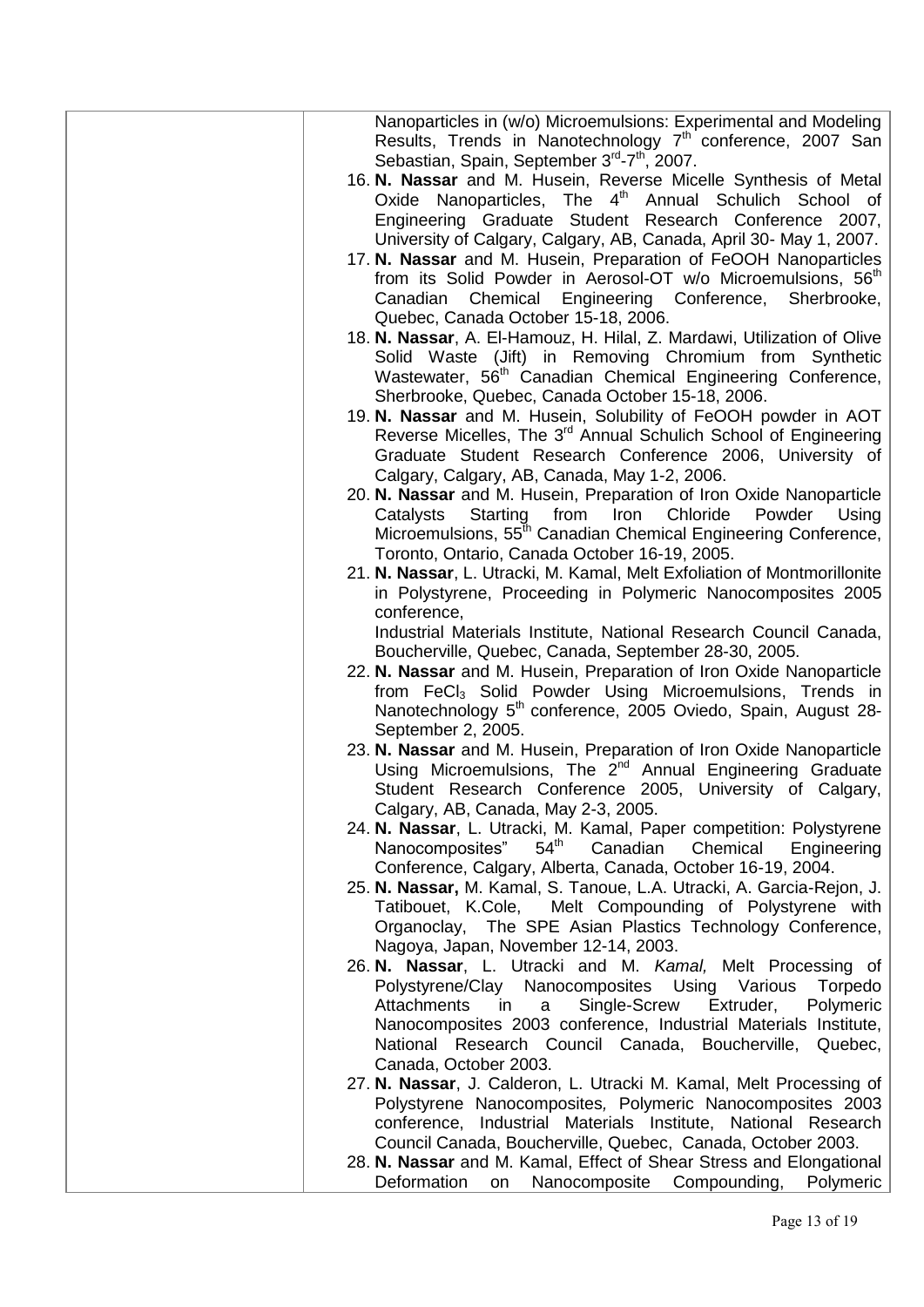|                              | Nanocomposites Project Conference, McGill University, Montréal,<br>Quebec, Canada, May 28, 2002                                                   |
|------------------------------|---------------------------------------------------------------------------------------------------------------------------------------------------|
|                              | 29. N. Nassar, L. Utracki and M. Kamal, Mechanical Exfoliation of                                                                                 |
|                              | Monmorillonite in Molten Polystyrene, Polymeric Nanocomposites                                                                                    |
|                              | 2001 conference, Industrial Materials Institute, National Research                                                                                |
|                              | Council Canada, Boucherville, Quebec, Canada, October 2001.                                                                                       |
| <b>Non-refereed Research</b> | 1. N. Nassar, "Nanoparticles, Preparation and Applications"                                                                                       |
| and Technical Reports        | Department of Chemical and Petroleum Engineering, University of<br>Calgary, Calgary, AB, January 10, 2005. (50 pages).                            |
|                              | 2. N. Nassar, "Microemulsions, Preparation and Applications"                                                                                      |
|                              | Department of Chemical and Petroleum Engineering, University of                                                                                   |
|                              | Calgary, Calgary, AB, September 8, 2004 (40 pages).                                                                                               |
|                              | 3. N. Nassar, "Preparation of Iron Oxide Nanoparticles Using                                                                                      |
|                              | Microemulsions for Environmental and Energy Applications"                                                                                         |
|                              | Department of Chemical and Petroleum Engineering, University of                                                                                   |
|                              | Calgary, Calgary, AB, May 23, 2005 (42 pages).<br>4. N. Nassar, "Heat Transfer Laboratory Manual" Chemical                                        |
|                              | Engineering Department, An-Najah University, 2004 (93 pages).                                                                                     |
|                              | 5. N. Nassar, "Fluid Mechanics Laboratory Manual" Chemical and                                                                                    |
|                              | Mechanical Engineering Departments, An-Najah University, 2004                                                                                     |
|                              | (62 pages).                                                                                                                                       |
|                              | 6. N. Nassar and M. Shohadeh, "Reaction Engineering Laboratory                                                                                    |
|                              | Manual", Chemical Engineering Department, An-Najah University,                                                                                    |
|                              | 2004 (48 pages).<br>1.<br>Nanotechnology for In Situ Catalytic Upgrading of Athabasca                                                             |
| <b>Guest speaking</b>        | Bitumen/Heavy Oil: Enhancement of Produced Liquid Quality and                                                                                     |
|                              | Reduction in $CO2$ Emission and Coke Deposition, BIT's $2nd$ Annual                                                                               |
|                              | International Symposium of Unconventional Oil & Gas. Theme:                                                                                       |
|                              | Unlock the True Potential, Taiyuan, China, September 24-26, 2012.                                                                                 |
|                              | 2. Utilization of (w/o) Microemulsions as Nanoreactors for In-Situ                                                                                |
|                              | Synthesis of Nanoadsorbents/Nanocatalysts for In-situ Catalytic                                                                                   |
|                              | Heavy Oil Upgrading, BIT's 2 <sup>nd</sup> Annual International Symposium of<br>Unconventional Oil & Gas. Theme: Unlock the True Potential,       |
|                              | Taiyuan, China, September 24-26, 2012.                                                                                                            |
|                              | 3. Effluent Treatment Processes for Energy Industry, Energy and                                                                                   |
|                              | Environment Engineering Students' Association at the University of                                                                                |
|                              | Calgary, April 3, 2012                                                                                                                            |
|                              | 4. Nanotechnology for reducing the environmental footprint of Alberta                                                                             |
|                              | oil sands industry, Department of Chemical and Petroleum                                                                                          |
|                              | Engineering, University of Calgary, Alberta, October 7, 2011.                                                                                     |
|                              | 5. In house prepared nanoparticles for green oil sands industry,<br>Jordan University of Science and Technology, Irbid, Jordan, May               |
|                              | 13, 2010.                                                                                                                                         |
|                              | 6. Potential Applications of Nanotechnology for Textile Wastewater                                                                                |
|                              | Treatment, Dafern Designs Inc., Calgary, AB, December 20, 2009.                                                                                   |
|                              | 7. Nanoparticles for industrial wastewater treatment, Canadian Clean                                                                              |
|                              | Water Systems Inc. Calgary, AB, September 19, 2009.                                                                                               |
|                              | 8. Nanotechnology: Energy and Environmental Applications, Polymer                                                                                 |
|                              | Engineering (ENCH 539), Department of Chemical and Petroleum<br>Engineering, University of Calgary, Calgary, Canada, April 1 <sup>st</sup> , 2009 |
|                              | 9. Nanotechnology and the Environment, Polymer Engineering (ENCH                                                                                  |
|                              | 539), Department of Chemical and Petroleum Engineering,                                                                                           |
|                              | University of Calgary, Calgary, Canada, April 1 <sup>st</sup> , 2008                                                                              |
|                              | 10. Preparation of Nanoparticles Using Microemulsion Techniques, In-                                                                              |
|                              | Situ Upgrading and Heavy Oil Research Group, Calgary, Canada,                                                                                     |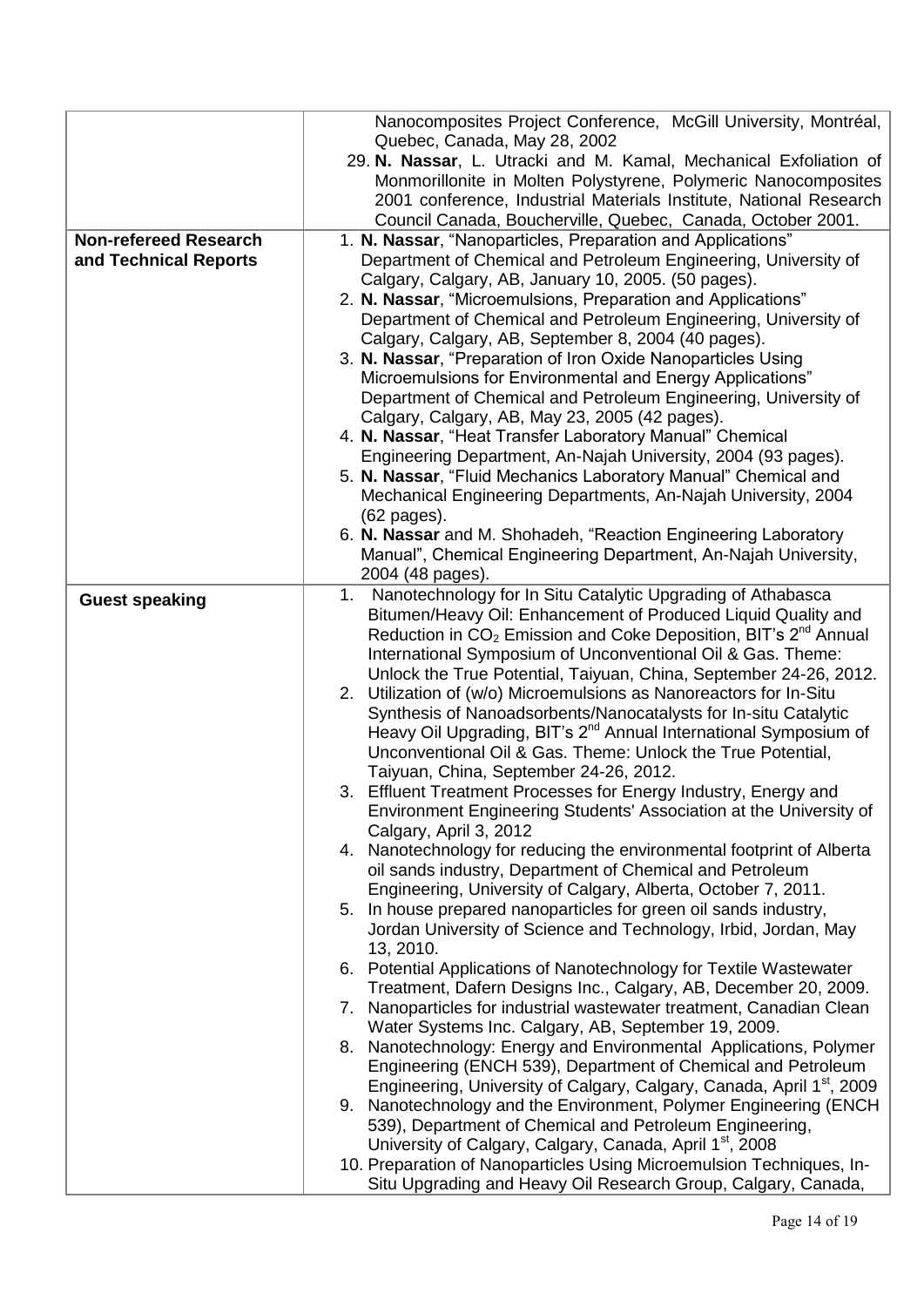|                                               | September 2004                                                                                                                                                                                                                                                                                                                                                                                                                                                                                                                                                                                                                                                                                                                                                                                                                                                                                                                                                                                                                                                                                                                                                     |
|-----------------------------------------------|--------------------------------------------------------------------------------------------------------------------------------------------------------------------------------------------------------------------------------------------------------------------------------------------------------------------------------------------------------------------------------------------------------------------------------------------------------------------------------------------------------------------------------------------------------------------------------------------------------------------------------------------------------------------------------------------------------------------------------------------------------------------------------------------------------------------------------------------------------------------------------------------------------------------------------------------------------------------------------------------------------------------------------------------------------------------------------------------------------------------------------------------------------------------|
| <b>Research Projects</b><br><b>Management</b> | Established research record in the areas of nanotechnology and<br>$\circ$<br>its applications for heavy oil upgrading, air pollution control,<br>wastewater treatment systems, and polymer processing, with<br>industrially oriented research experience.<br>Generated a total of more than \$150K CDN in grants through<br>$\circ$<br>several collaborative research projects over the last three years.<br>Excellent proposal-writing skills. Received several training courses<br>$\circ$<br>in this area.<br>Developed strong collaborative relationships with many prominent<br>$\circ$<br>researchers in several international universities, resulting in joint<br>research projects.<br>Led several research teams, planned and coordinated activities,<br>$\circ$<br>ensured milestones and deadlines achievement, prepared and<br>executed budgets, administered procurement procedures, ensured<br>that proper procedures for reporting to donors and stakeholders<br>were carefully followed.<br>Received several training courses in project management, time<br>$\circ$<br>organization, and performance under pressure, team work and<br>leadership. |
| <b>Experimental Skills</b>                    | Water and wastewater characterizations:<br>Experienced in using a number of analytical instruments; including:<br>Atomic Absorption (AA), Inductively Coupled Plasma (ICP), Ultra Violet<br>Spectroscopy (UV), Total Organic Compound (TOC), Biological oxygen<br>Demand (BOD), Chemical Oxygen Demand (COD), Total Suspended Solid<br>(TSS), Total Dissolved Solid (TDS), Turbidity, etc.<br>Air pollution characterizations:<br>Expert in a wide range of characterization techniques; including: Gas<br>Chromatography (GC), YESAir: For measuring the concentration of carbon<br>dioxide $(CO2)$ and carbon monoxide $(CO)$ as well as temperature and<br>humidity, MiniRae PID: For measuring the concentration of volatile organic<br>compounds (VOCs), RCS Microbial Pump: For collecting Microbiological<br>Pollutants, TSI DustTrack: For measuring the concentration of dust,<br>smoke and Mist, <b>Sper Lightmetre</b> : For measuring the light levels and<br>intensity, Bruel & Kjaer Sound Level Metre: For measuring noise levels                                                                                                                   |
|                                               | Polymer, materials and heavy oil characterizations:<br>Expert in several characterization techniques; including:<br>Transmission Electron Microscopy (TEM), Scanning Electron Microscopy<br>(SEM), X-Ray Difractometer, SMALL Angle X-ray Scattering (SAXS),<br>Differential Scanning Calorimetery (DSC), Thermo Gravimetric Analyzer<br>(TGA), Fourier Transform Infrared Spectroscopy (FTIR), Capillary<br>Rheometer, Rheometric Scientific Rotational Rheometer (Advanced<br>Rheometric Expansion System), Karl Fisher (KF), Ultra Violet<br>Spectroscopy (UV), Dynamic Light Scattering (DLS), Surface Area and<br>Porosity Measurements (e.g., BET) and Stopped Flow (SF).                                                                                                                                                                                                                                                                                                                                                                                                                                                                                    |
| <b>SUPERVISED STUDENTS</b>                    |                                                                                                                                                                                                                                                                                                                                                                                                                                                                                                                                                                                                                                                                                                                                                                                                                                                                                                                                                                                                                                                                                                                                                                    |
|                                               | Mr. German Luna, B.Sc., University of Calgary. Project area:<br>Modeling metal oxide nanoparticle transport in porous media<br>(2011).<br>Mr. Nafis Abdallah, B.Sc., University of Calgary. Project area:<br>Kinetics of acid red 27 adsorption onto alumina particles (2011).                                                                                                                                                                                                                                                                                                                                                                                                                                                                                                                                                                                                                                                                                                                                                                                                                                                                                     |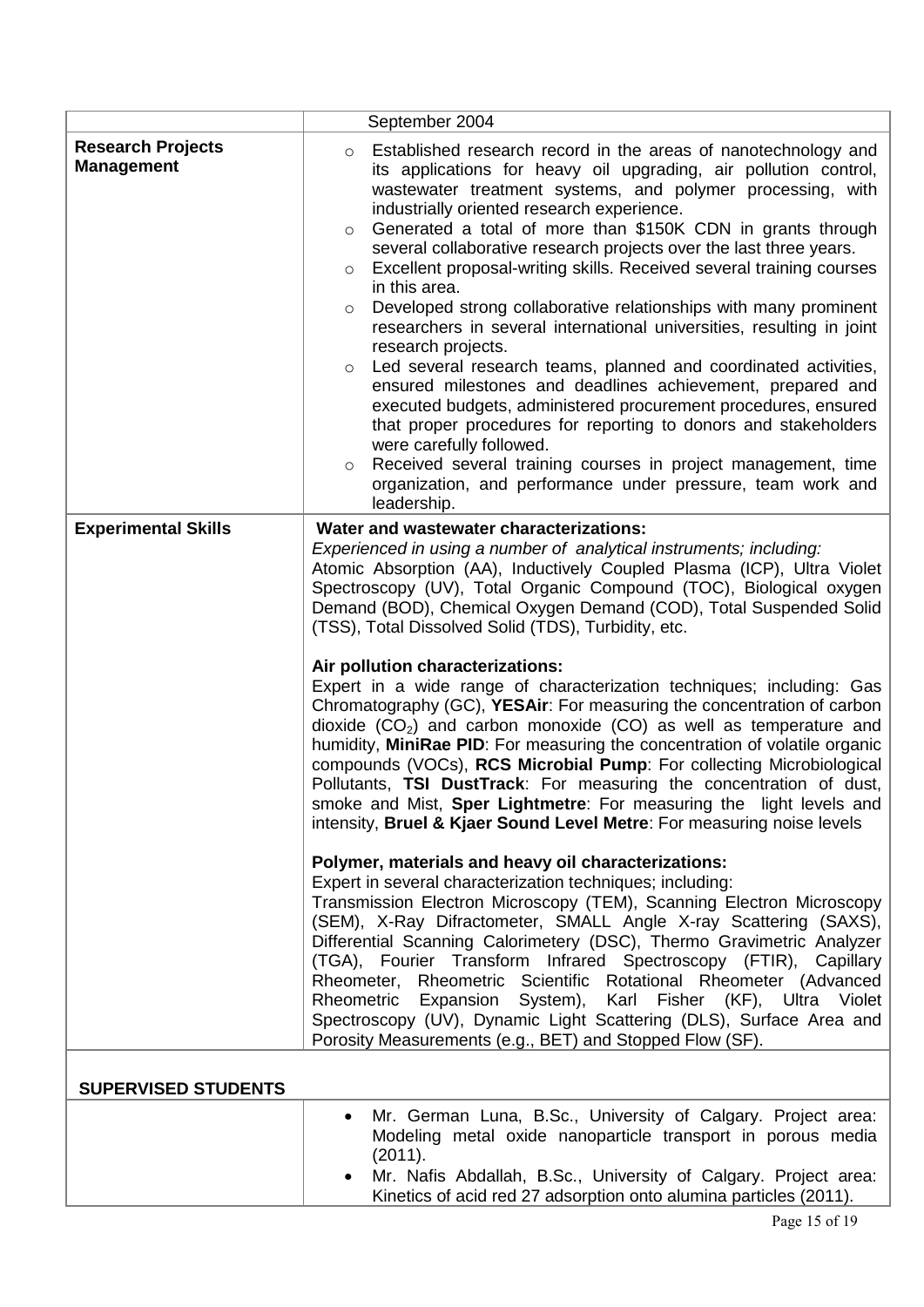|                         | Ms. Anna Ringsred, B.Sc., University of Calgary. Project area:<br>$\bullet$<br>Adsorptive and oxidation removal of methylene blue by goethite<br>nanoparticles (2011).<br>Mr. Aashish Rangari, B.Sc, University of Calgary. Project area:<br>Fast adsorptive removal of heavy metals from wastewater by<br>magnetic nanoparticles (2009). |
|-------------------------|-------------------------------------------------------------------------------------------------------------------------------------------------------------------------------------------------------------------------------------------------------------------------------------------------------------------------------------------|
|                         | Mr. Peter Liang, B.Sc, University of Calgary. Project area: Metal<br>$\bullet$                                                                                                                                                                                                                                                            |
|                         | oxide solubilization in (w/o) microemulsions (2008).                                                                                                                                                                                                                                                                                      |
|                         | Ms. Keran Masoud, B.Sc., University of Calgary. Project area:<br>$\bullet$                                                                                                                                                                                                                                                                |
|                         | Rapid adsorption of Pb(II) onto $Fe3O4$ nanoparticles (2007).                                                                                                                                                                                                                                                                             |
|                         | <b>LOCAL &amp; INTERNATIONAL SERVICE AND CONSULTANCY</b>                                                                                                                                                                                                                                                                                  |
| <b>Journal reviewer</b> | 1. Reviewer, Journal of Alloys and Compounds (May 2012-present)                                                                                                                                                                                                                                                                           |
|                         | 2. Reviewer, Journal of Environmental Chemistry and                                                                                                                                                                                                                                                                                       |
|                         | Ecotoxicology, JECE (May 2012-present).                                                                                                                                                                                                                                                                                                   |
|                         | 3. Reviewer, International Journal of Chemical Reactor                                                                                                                                                                                                                                                                                    |
|                         | <b>Engineering (April 2012-present)</b>                                                                                                                                                                                                                                                                                                   |
|                         | 4. Reviewer, Journal of Petroleum Technology and Alternative                                                                                                                                                                                                                                                                              |
|                         | Fuels (March 2012-present)                                                                                                                                                                                                                                                                                                                |
|                         | 5. Reviewer, Nanoscale (November 2011-present)                                                                                                                                                                                                                                                                                            |
|                         | 6. Reviewer, Industrial & Engineering Chemistry Research                                                                                                                                                                                                                                                                                  |
|                         | (November 2011-present)                                                                                                                                                                                                                                                                                                                   |
|                         | 7. Reviewer, Science of the Total Environment (November 2011-                                                                                                                                                                                                                                                                             |
|                         | present)<br>8. Reviewer, ACS Applied Materials & Interfaces (September 2011-                                                                                                                                                                                                                                                              |
|                         | present)                                                                                                                                                                                                                                                                                                                                  |
|                         | 9. Reviewer, Energy & Fuels (April 2011-present)                                                                                                                                                                                                                                                                                          |
|                         | 10. Reviewer, Canadian Journal of Chemical Engineering, CJCE                                                                                                                                                                                                                                                                              |
|                         | (January 2011-present)                                                                                                                                                                                                                                                                                                                    |
|                         | 11. Reviewer, Korean Journal of Chemical Engineering, KJChE                                                                                                                                                                                                                                                                               |
|                         | (January 2011-present)                                                                                                                                                                                                                                                                                                                    |
|                         | 12. Reviewer, Journal of Hazardous Materials, HAZMAT (December                                                                                                                                                                                                                                                                            |
|                         | 2010-present)                                                                                                                                                                                                                                                                                                                             |
|                         | 13. Reviewer, Separation Science and Technology, SS&T<br>(December 2010-present)                                                                                                                                                                                                                                                          |
|                         | 14. Reviewer, CLEAN-Soil, Air, Water (October 2010-present)                                                                                                                                                                                                                                                                               |
|                         | 15. Reviewer, Journal of Colloid and Interface Science, JCIS                                                                                                                                                                                                                                                                              |
|                         | (November 2008-present)                                                                                                                                                                                                                                                                                                                   |
|                         | 16. Reviewer, Current Nanoscience, CNano (October 2008-present)                                                                                                                                                                                                                                                                           |
|                         | 17. Reviewer, Materials Chemistry and Physics, MCP (August 2008-                                                                                                                                                                                                                                                                          |
|                         | present)<br>18. Reviewer, Nanotechnology, NT (November 2008-present)                                                                                                                                                                                                                                                                      |
|                         | 19. Reviewer, Fuel Processing Technology, FPT (March 2010-                                                                                                                                                                                                                                                                                |
|                         | present)                                                                                                                                                                                                                                                                                                                                  |
|                         | 20. Reviewer, Colloids and Surfaces A: Physicochemical and                                                                                                                                                                                                                                                                                |
|                         | Engineering Aspects, COLSUA (June 2010-present)                                                                                                                                                                                                                                                                                           |
|                         | 21. Reviewer, Process Safety and Environmental Protection, PSEP                                                                                                                                                                                                                                                                           |
|                         | (September 2010-present)                                                                                                                                                                                                                                                                                                                  |
|                         | 22. Reviewer, Journal of the Taiwan Institute of Chemical                                                                                                                                                                                                                                                                                 |
|                         | <b>Engineers, JTICE (January 2010-present)</b>                                                                                                                                                                                                                                                                                            |
|                         | 23. Reviewer, International Association of Science and Technology                                                                                                                                                                                                                                                                         |
|                         | Development (IASTED) Conference on <i>Environmental</i>                                                                                                                                                                                                                                                                                   |
|                         | <b>Management and Engineering 2009, EME 09</b>                                                                                                                                                                                                                                                                                            |
|                         |                                                                                                                                                                                                                                                                                                                                           |
|                         | 1. Member of the organizing committee for the Air & Waste Management                                                                                                                                                                                                                                                                      |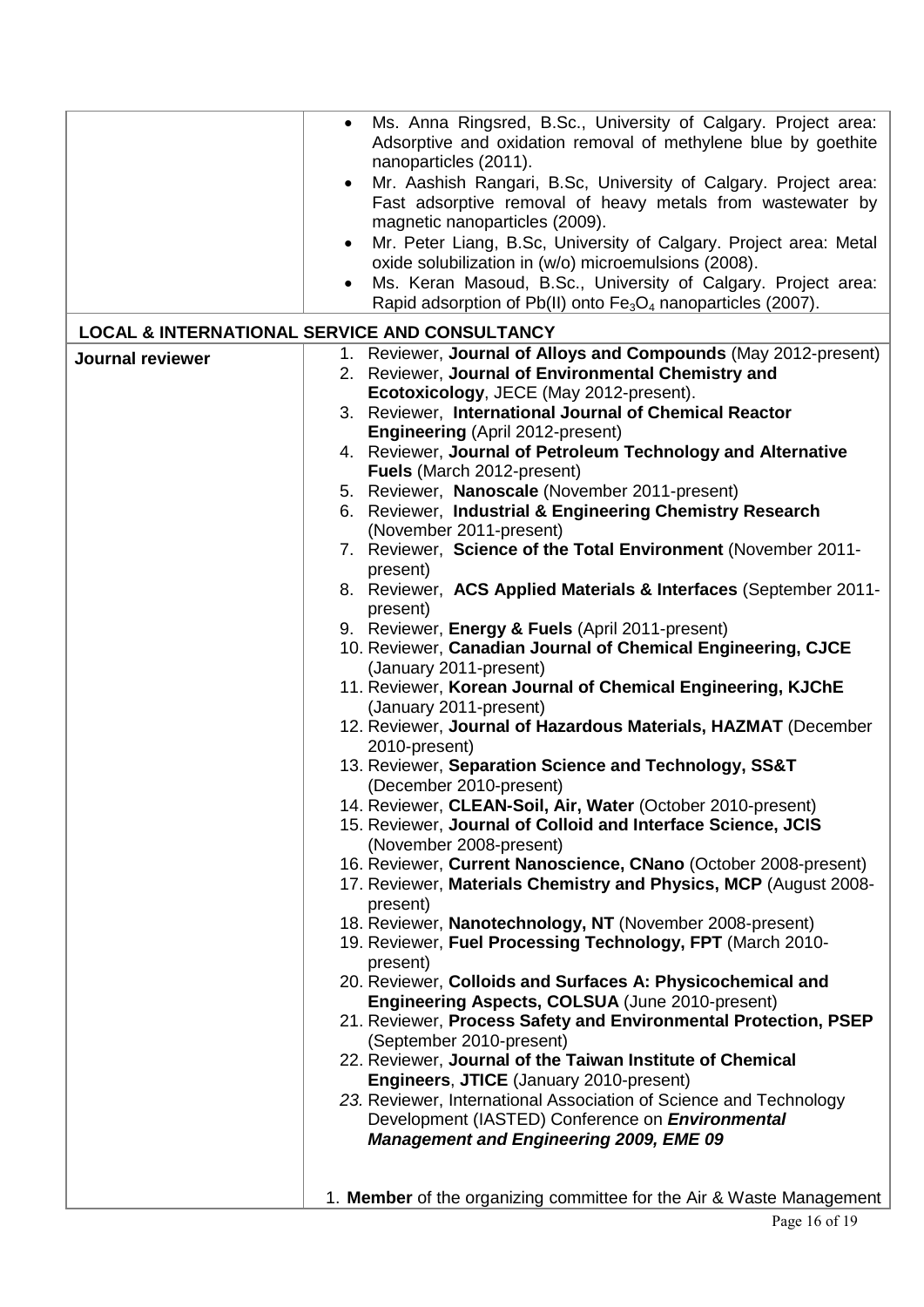| <b>Conference Organization</b> | Associations 103 <sup>rd</sup> Annual Conference, Calgary, AB June 22-25, 2010.                                                                                    |
|--------------------------------|--------------------------------------------------------------------------------------------------------------------------------------------------------------------|
|                                | 2. Chaired the Session of Air Quality, Clean Energy, Conservation, and                                                                                             |
|                                | Recycling at the IASTED International Conference on Environmental                                                                                                  |
|                                | Management and Engineering, July 6-8, Banff, AB.                                                                                                                   |
|                                | 3. Chairman of the 5 <sup>th</sup> Annual Schulich School of Engineering Graduate                                                                                  |
|                                | Student Research Conference 2008, University of Calgary, Calgary,                                                                                                  |
|                                | AB, Canada, May $5^{th}$ -May $6^{th}$ , 2008.                                                                                                                     |
|                                | 4. Chairman of the 4 <sup>th</sup> Annual Schulich School of Engineering Graduate                                                                                  |
|                                | Student Research Conference 2007, University of Calgary, Calgary,<br>AB, Canada, April 30 <sup>th</sup> -May 1 <sup>st</sup> , 2007.                               |
|                                | 5. Chairman of the 3 <sup>rd</sup> Annual Schulich School of Engineering Graduate                                                                                  |
|                                | Student Research Conference 2006, University of Calgary, Calgary,                                                                                                  |
|                                | AB, Canada, May1-2, 2006.                                                                                                                                          |
|                                | 6. Member of the organizing committee for the International Workshop                                                                                               |
|                                | on System on Chips Conference (IWOSC 2005), Banff, AB, Canada,                                                                                                     |
|                                | July 19-22, 2005. This conference was organized by the department of                                                                                               |
|                                | electrical and computer engineering at University of Calgary.                                                                                                      |
|                                | 7. Member of the organizing committee for the International Conference                                                                                             |
|                                | on MEMS, NANO, and Smart Systems (ICMENS 2005), Banff, AB,                                                                                                         |
|                                | Canada, July 24-27, 2005. This conference was organized by the<br>department of electrical and computer engineering at University of                               |
|                                | Calgary.                                                                                                                                                           |
|                                | 8. Member of the Organizing committee for the $2^{nd}$ Annual Engineering                                                                                          |
|                                | Graduate Students Research Conference 2005, University of Calgary,                                                                                                 |
|                                | Calgary, AB, Canada, May1-2, 2005.                                                                                                                                 |
|                                |                                                                                                                                                                    |
|                                |                                                                                                                                                                    |
|                                |                                                                                                                                                                    |
|                                | 1. Coordinator, Sustainability ON, University of Calgary, Calgary, AB,                                                                                             |
|                                |                                                                                                                                                                    |
| <b>University of Calgary</b>   | Canada (2010-present)                                                                                                                                              |
| <b>Services</b>                | 2. Helped in the ISEEE/AICISE booth during: Global Petroleum Show                                                                                                  |
|                                | Conference, Calgary, AB (June 2008)<br>3. Editor for the Eye on Ideas magazine: interview faculties,                                                               |
|                                | postdoctoral and graduate students about their ideas of research, edit                                                                                             |
|                                | their articles, etc. (January 2006-present)                                                                                                                        |
|                                |                                                                                                                                                                    |
|                                | the department of chemical and petroleum engineering in the annual                                                                                                 |
|                                | U of C campus fair for the years 2005 to 2009.                                                                                                                     |
|                                | 5. Grad Rep: represented graduate students in the steering committee                                                                                               |
|                                | of the Institute for Sustainable Energy, Environment and Economy                                                                                                   |
|                                | (ISEEE) building. (October 2006)<br>6. Coordinator, equipment procurement committees for<br>Fluid                                                                  |
|                                |                                                                                                                                                                    |
|                                | Technology, An-Najah National University, Palestine, 2004.                                                                                                         |
|                                |                                                                                                                                                                    |
|                                | 4. U of C Campus fair: participated in the representing committee of<br>Mechanics and Heat Transfer Laboratories, Hisham Hijjawi College of                        |
|                                |                                                                                                                                                                    |
| <b>Faculty Services</b>        | Engineering Graduate Student Research Conference for the years                                                                                                     |
|                                | 1. <b>Chairman</b> of the $3^{rd}$ , the $4^{th}$ , and the $5^{th}$ Annual Schulich School of<br>2006, 2007 and 2008, University of Calgary, Calgary, AB, Canada. |
|                                | My duties included: supervision, organization of steering committee<br>meeting, assigning responsibilities for the organizing committee                            |
|                                | members, contacting industry for fundraising, sending calls for                                                                                                    |
|                                | abstracts, editing the book of abstracts, constructing the conference                                                                                              |
|                                | website, etc.                                                                                                                                                      |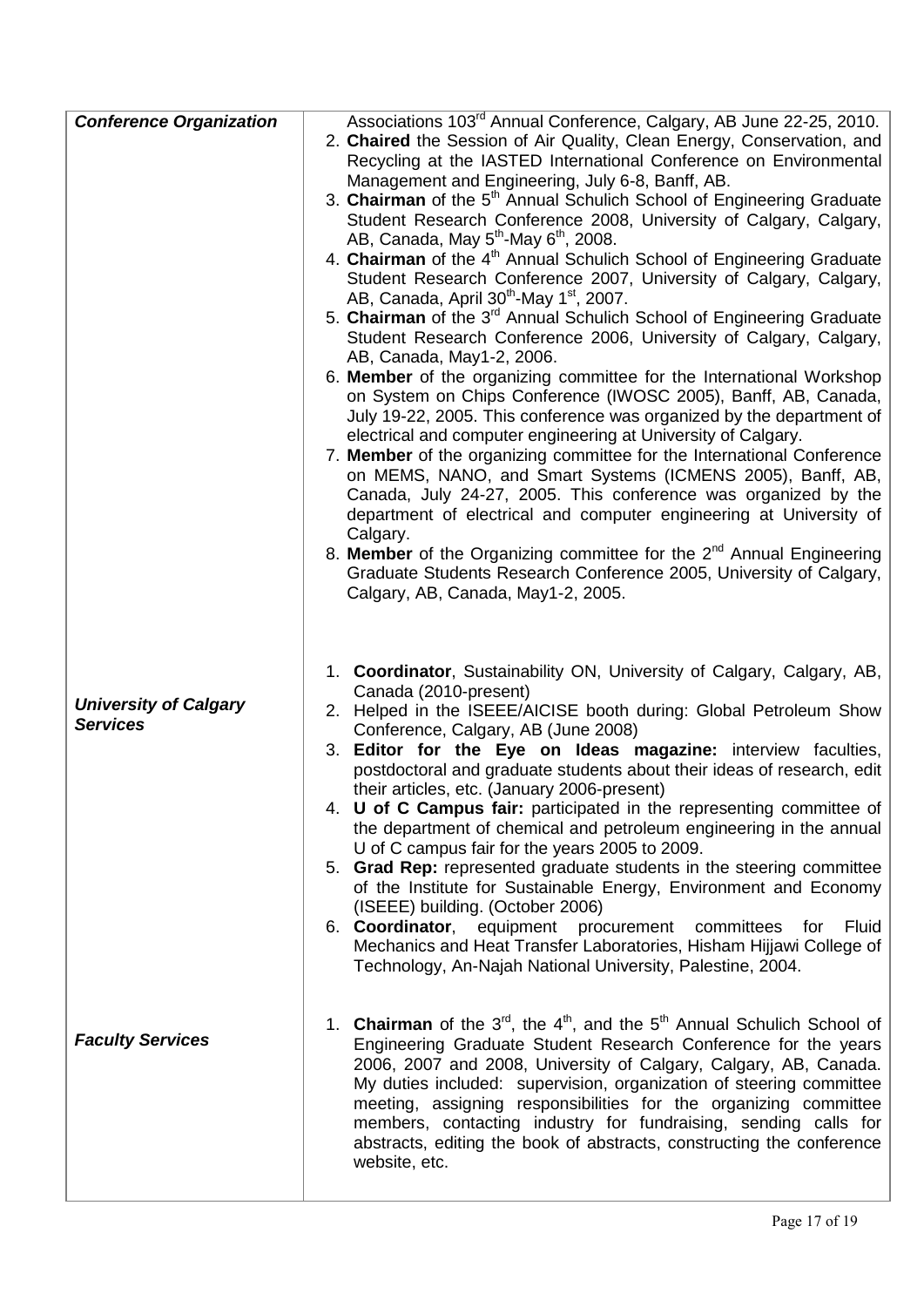| <b>Department Services</b> | 1. Secretariat of the Chemical and Petroleum Engineering Graduate<br>Students' Association (CPEG) of the University of Calgary for two<br>occasions, 2004-2005 and 2005-2006. Duties included: organization<br>of executive and general meetings, fields trips, contacting industry for<br>fundraising, preparing agenda and writing minutes for executive<br>meeting, etc.<br>2. Member, Curriculum Committee, Department of Chemical<br>Engineering, An-Najah University, Palestine (2003-Present)                                                                                                                                                                                                                                                                                                                                                                                                                                                                                                                                                                                                                                                                                                                                                                                                                                                                                                                                          |
|----------------------------|-----------------------------------------------------------------------------------------------------------------------------------------------------------------------------------------------------------------------------------------------------------------------------------------------------------------------------------------------------------------------------------------------------------------------------------------------------------------------------------------------------------------------------------------------------------------------------------------------------------------------------------------------------------------------------------------------------------------------------------------------------------------------------------------------------------------------------------------------------------------------------------------------------------------------------------------------------------------------------------------------------------------------------------------------------------------------------------------------------------------------------------------------------------------------------------------------------------------------------------------------------------------------------------------------------------------------------------------------------------------------------------------------------------------------------------------------|
| In the news                | 1. Nanoparticles as nanoscrubbers, UToday Magazine, University of<br>Calgary, April 19, 2012<br>2. Interview with the Eye on Ideas magazine for Graduate Studies<br>office, Global Issue, vol 2, issue 2, Winter 2008.<br>3. Interview with the Schulich Engineer magazine, Leadership Issue,<br>Fall 2007.<br>4. Interview with the Schulich School of Engineering communication<br>office about leading the graduate student research conference, April<br>2007.<br>5. Interview with NSERC-Prairies office rep. about leading the<br>graduate student research conference, May 2006.                                                                                                                                                                                                                                                                                                                                                                                                                                                                                                                                                                                                                                                                                                                                                                                                                                                       |
| <b>Extra-Curricular</b>    | Write approximately twenty (20) recommendation letters per year.<br>Judge in the City Youth Science Fair, Calgary, Alberta, Canada<br>(March 4, 2008, April 2009)<br>Help newly accepted students at Canadian Universities to get<br>acquainted with life at the university and in Canada as a member of<br>the BUDDY program.<br>Tutor undergraduate and graduate students in Engineering<br><b>President</b> of the chemical engineering club at An-Najah National<br>University, Palestine (1996-1999).                                                                                                                                                                                                                                                                                                                                                                                                                                                                                                                                                                                                                                                                                                                                                                                                                                                                                                                                    |
|                            | PROFESSIONAL DEVELOPMENT COURSES/WORKSHOPS                                                                                                                                                                                                                                                                                                                                                                                                                                                                                                                                                                                                                                                                                                                                                                                                                                                                                                                                                                                                                                                                                                                                                                                                                                                                                                                                                                                                    |
|                            | 1. Training course on VMG Simulation, Virtual Materials Group Inc.,<br>Alberta Research Council, March 9, 2011.<br>2. Training course on COMSOL Multiphysics, Toronto, ON. A 2-day<br>intensive training program (January 27-28, 2011).<br>3. Workshop on Industrial Catalysts & Catalytic Reactors, University<br>of Calgary, Calgary, Alberta (August 28-30, 2009). A 2-day training<br>program offered by Prof. Jaques Bousget.<br>4. Getting Started with Breeze workshop, hosted by the Teaching and<br>Learning Centre, The University of Calgary (September 16, 2008).<br>5. 2008 Schulich School of Engineering Teaching Development<br>Workshops, Faculty Workshop II: The Professor's Art. University of<br>Calgary, Alberta, Canada (July 31, 2008).<br>6. Training course on $H_2S$ Alive <sup>®</sup> course, ENFORM H <sub>2</sub> S Alive <sup>®</sup> , Calgary<br>Training Centre, Calgary, Alberta Canada (July 10 <sup>th</sup> , 2008). A 1-day<br>course, content includes $H_2S$ properties, the initial response strategy,<br>respiratory protective equipment, detection of $H_2S$ , rescue techniques<br>and rescue breathing. This is the most widely accepted course and is<br>mandatory when working in industries including pulp and paper, waste<br>water treatment, geophysical/seismic and the petroleum industry just<br>to mention a few.<br>7. Faculty Teaching Certificate, Teaching and Learning Center, |